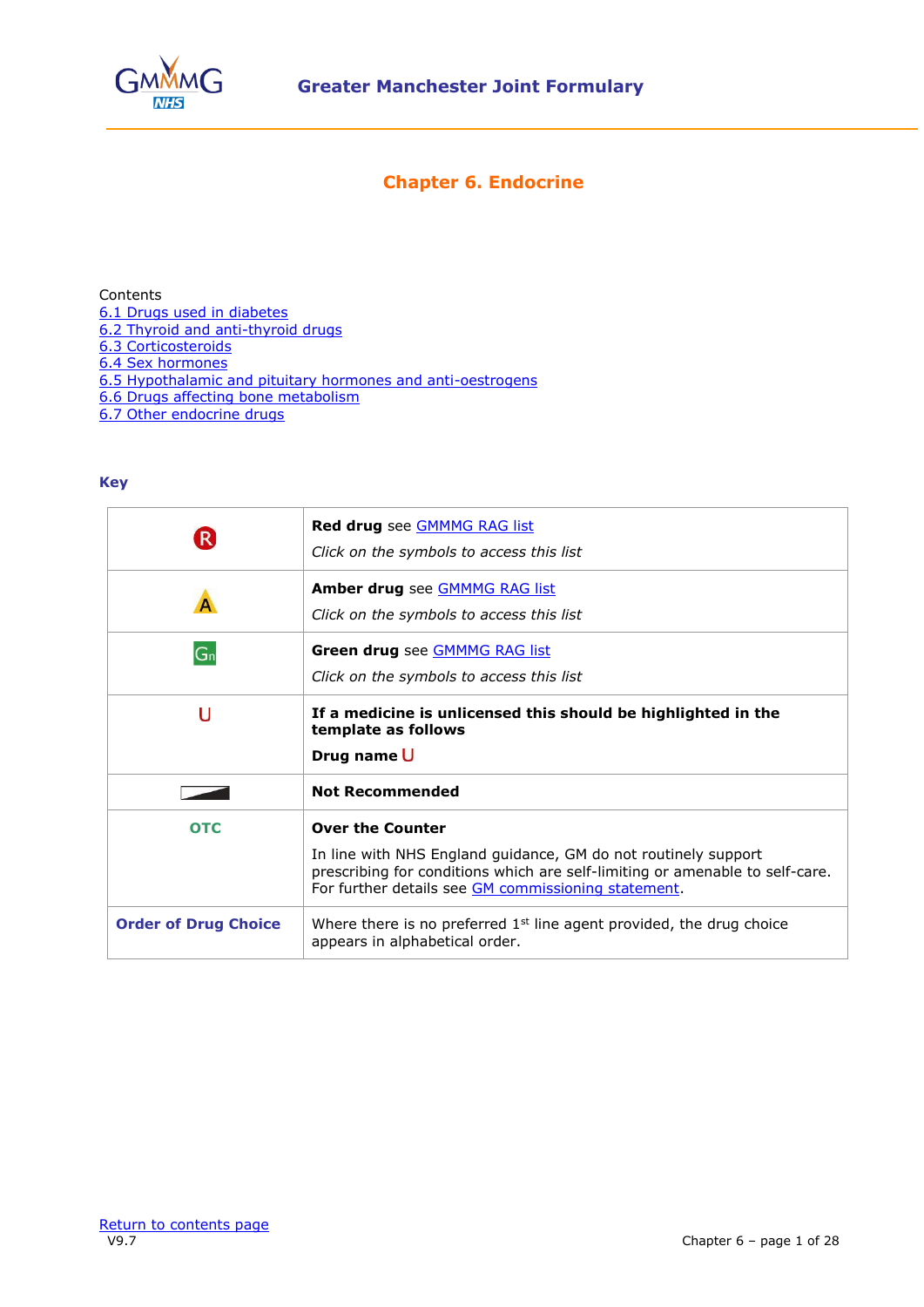

<span id="page-1-0"></span>

| <b>BNF chapter</b> | - 6   | <b>Endocrine</b>              |
|--------------------|-------|-------------------------------|
| <b>Section</b>     | 6.1   | <b>Drugs used in Diabetes</b> |
| <b>Subsection</b>  | 6.1.1 | Insulin                       |
| <b>Subsection</b>  |       | 6.1.1.1 Short-acting insulin  |

### **Soluble insulin**

- Patients starting on insulin should receive an insulin passport; See the adult patient's passport to safer [insulin use](https://webarchive.nationalarchives.gov.uk/ukgwa/20120504180435/http:/www.nrls.npsa.nhs.uk/resources/healthcare-setting/hospital-pharmacy/?entryid45=130397) (NPSA). A passport should be provided by the prescriber initiating treatment
- The NPSA issued an alert in June 2010 for the [safer administration of insulin.](https://webarchive.nationalarchives.gov.uk/ukgwa/20170906180032/http:/www.nrls.npsa.nhs.uk/alerts/?entryid45=74287&cord=DESC)
- All patients starting on insulin must inform the DVLA [and also their motor vehicle insurance company.](https://www.gov.uk/diabetes-driving)
- Insulins are available in a variety of vial, cartridge and pre-loaded pen presentations. Not all cartridges fit all pens.
- [NICE NG17: Type 1 diabetes in adults: diagnosis and management](https://www.nice.org.uk/guidance/ng17)
- [NICE NG28: Type 2 diabetes in adults: management](https://www.nice.org.uk/guidance/ng28)
- [NICE NG19: Diabetic foot problems: prevention and management](https://www.nice.org.uk/guidance/ng19)
- [MHRA DSU: Direct-acting antivirals for chronic hepatitis C: risk of hypoglycaemia in patients with diabetes](https://www.gov.uk/drug-safety-update/direct-acting-antivirals-for-chronic-hepatitis-c-risk-of-hypoglycaemia-in-patients-with-diabetes) (December 2018)

| <b>First choice</b> | Actrapid® (Insulin human, Novo Nordisk)<br>10ml vial                                                                                                                                                                                                                                                                                  |                |
|---------------------|---------------------------------------------------------------------------------------------------------------------------------------------------------------------------------------------------------------------------------------------------------------------------------------------------------------------------------------|----------------|
| <b>Alternatives</b> | Humulin S® (Insulin human, Eli Lilly)<br>3ml cartridge (via Autopen <sup>®</sup> Classic or HumaPen <sup>®</sup> )<br>10ml vial<br>Insuman <sup>®</sup> Rapid (Insulin human, Sanofi)<br>3ml cartridge (via ClikSTAR® or Autopen® 24)                                                                                                 |                |
|                     | <b>Rapid acting insulin analogues</b>                                                                                                                                                                                                                                                                                                 |                |
| <b>First choice</b> | Trurapi® ▼ (Insulin aspart, Sanofi)<br>3ml cartridge (via JuniorSTAR®, Tactipen®, AllStar® and AllStar<br>PRO <sup>®</sup> pens)<br>3ml prefilled disposable pen<br>10ml vial                                                                                                                                                         | G <sub>n</sub> |
| <b>Alternatives</b> | Apidra® (Insulin glulisine, Sanofi)<br>3ml cartridge (via ClikSTAR® or Autopen® 24)<br>3ml prefilled disposable pen<br>10ml vial                                                                                                                                                                                                      |                |
|                     | Admelog® ▼ (Insulin lispro, Sanofi)<br>3ml cartridge (via JuniorSTAR®, Tactipen®, AllStar® and AllStar<br>PRO <sup>®</sup> pens)<br>3ml prefilled disposable pen<br>10ml vial<br><b>NovoRapid®</b> (Insulin aspart, Novo Nordisk)<br>3ml cartridge (via FlexPen® or FlexTouch® devices)<br>3ml prefilled disposable pen,<br>10ml vial |                |
|                     | 1.6ml PumpCart (for infusion pumps)                                                                                                                                                                                                                                                                                                   |                |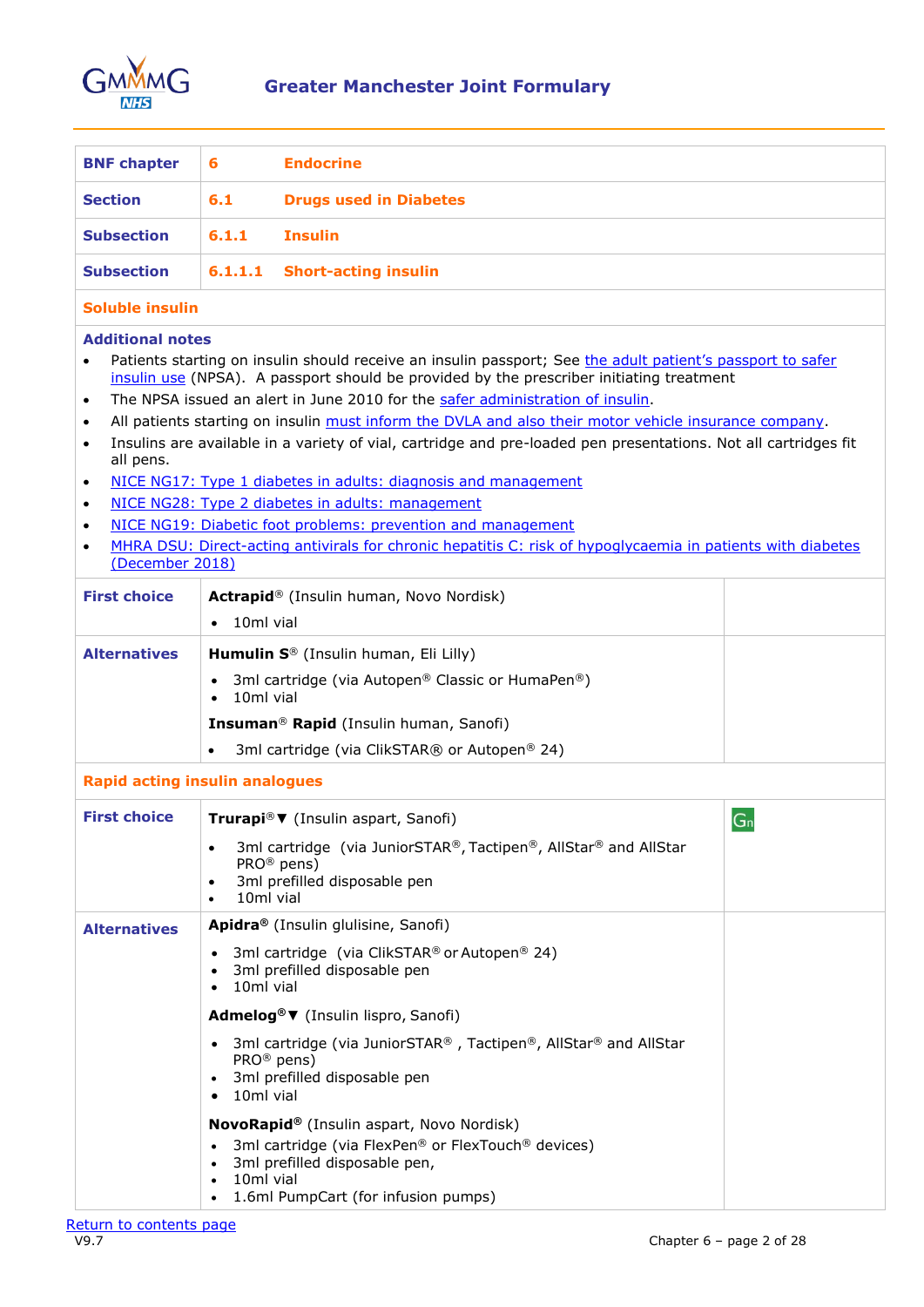

| <b>Grey drugs</b>                                                                                                                                                                                                                                                                                                                                                                                                                                                                                                                                                                                                                                                                                                                                                     | <b>Fiasp®</b> (Insulin aspart, Novo Nordisk)                                                                                                                                                                                                                                                                     | Gn following specialist advice        |  |
|-----------------------------------------------------------------------------------------------------------------------------------------------------------------------------------------------------------------------------------------------------------------------------------------------------------------------------------------------------------------------------------------------------------------------------------------------------------------------------------------------------------------------------------------------------------------------------------------------------------------------------------------------------------------------------------------------------------------------------------------------------------------------|------------------------------------------------------------------------------------------------------------------------------------------------------------------------------------------------------------------------------------------------------------------------------------------------------------------|---------------------------------------|--|
| Items which<br>are listed as<br>Grey are<br>deemed not<br>suitable for<br>routine<br>prescribing but                                                                                                                                                                                                                                                                                                                                                                                                                                                                                                                                                                                                                                                                  | 3ml cartridge (via FlexTouch <sup>®</sup> devices)<br>3ml prefilled disposable pen<br>10ml vial<br>$\bullet$<br>Only for use in patients who:<br>Are pregnant or planning a pregnancy                                                                                                                            | Criterion 3 (see RAG list)            |  |
| may be<br>suitable for a<br>defined patient                                                                                                                                                                                                                                                                                                                                                                                                                                                                                                                                                                                                                                                                                                                           | Have post-prandial glucose >10 mmol at 2 hours                                                                                                                                                                                                                                                                   |                                       |  |
| population                                                                                                                                                                                                                                                                                                                                                                                                                                                                                                                                                                                                                                                                                                                                                            | Lyumjev® <sup>▼</sup> (Insulin lispro, Eli Lilly)                                                                                                                                                                                                                                                                | <b>Gn</b> following specialist advice |  |
|                                                                                                                                                                                                                                                                                                                                                                                                                                                                                                                                                                                                                                                                                                                                                                       | 100 units/mL prefilled disposable pen, cartridge or<br>vial                                                                                                                                                                                                                                                      | Criterion 2 (see RAG list)            |  |
|                                                                                                                                                                                                                                                                                                                                                                                                                                                                                                                                                                                                                                                                                                                                                                       | 200 units/mL prefilled disposable pen<br>$\bullet$                                                                                                                                                                                                                                                               |                                       |  |
|                                                                                                                                                                                                                                                                                                                                                                                                                                                                                                                                                                                                                                                                                                                                                                       | Only for use in patients with type 1 and type 2 diabetes,<br>including patients using insulin pumps, who have<br>significant post-prandial hyperglycaemia (>10 mmol/L at<br>2 hours) despite optimised use of conventional rapid<br>acting insulin analogues (Humalog®, Novorapid® or<br>Apridra <sup>®</sup> ). |                                       |  |
|                                                                                                                                                                                                                                                                                                                                                                                                                                                                                                                                                                                                                                                                                                                                                                       | Available in strengths of 100 units/mL and 200 units/mL.<br>Care should be taken to ensure the correct dose is<br>selected for prescribing, dispensing and<br>administration.                                                                                                                                    |                                       |  |
| <b>Subsection</b>                                                                                                                                                                                                                                                                                                                                                                                                                                                                                                                                                                                                                                                                                                                                                     | <b>Intermediate and long acting insulin</b><br>6.1.1.2                                                                                                                                                                                                                                                           |                                       |  |
| <b>Additional notes</b>                                                                                                                                                                                                                                                                                                                                                                                                                                                                                                                                                                                                                                                                                                                                               |                                                                                                                                                                                                                                                                                                                  |                                       |  |
| $\bullet$                                                                                                                                                                                                                                                                                                                                                                                                                                                                                                                                                                                                                                                                                                                                                             | Any decision to commence an insulin analogue needs to be balanced carefully against the lack of long term<br>safety data and increased prescribing costs (see Key Therapeutic Topics on type 2 diabetes medicines<br>optimisation priorities and safer insulin prescribing for more information).                |                                       |  |
| The NICE guideline on type 2 diabetes; NICE NG28: Type 2 diabetes in adults: management recommends<br>$\bullet$<br>that, when insulin therapy is necessary, human NPH (isophane) insulin (e.g. Insuman® Basal,<br>Insulatard <sup>®</sup> , or Humulin I <sup>®</sup> ) is the preferred option. Long-acting insulin analogues have a role in some<br>patients, and can be considered for those who fall into specific categories e.g. those who require assistance<br>from a carer or healthcare professional to administer their insulin injections, or those with problematic<br>hypoglycaemia. However, for most people with type 2 diabetes, long-acting insulin analogues<br>offer no significant advantage over human NPH insulin and are much more expensive. |                                                                                                                                                                                                                                                                                                                  |                                       |  |
| <b>Intermediate Acting Insulin (Isophane)</b>                                                                                                                                                                                                                                                                                                                                                                                                                                                                                                                                                                                                                                                                                                                         |                                                                                                                                                                                                                                                                                                                  |                                       |  |
| <b>First choice</b>                                                                                                                                                                                                                                                                                                                                                                                                                                                                                                                                                                                                                                                                                                                                                   | <b>Insuman<sup>®</sup> Basal</b> (Sanofi-Aventis)                                                                                                                                                                                                                                                                | NICE NG28: Type 2 diabetes in         |  |
|                                                                                                                                                                                                                                                                                                                                                                                                                                                                                                                                                                                                                                                                                                                                                                       | 3ml cartridge (via ClikSTAR® or Autopen® 24<br>$\bullet$<br>devices)                                                                                                                                                                                                                                             | adults: management                    |  |
|                                                                                                                                                                                                                                                                                                                                                                                                                                                                                                                                                                                                                                                                                                                                                                       | 3ml prefilled disposable pen - SoloSTAR®<br>$\bullet$                                                                                                                                                                                                                                                            |                                       |  |
| <b>Alternatives</b>                                                                                                                                                                                                                                                                                                                                                                                                                                                                                                                                                                                                                                                                                                                                                   | Insulatard® (Novo Nordisk)                                                                                                                                                                                                                                                                                       |                                       |  |
|                                                                                                                                                                                                                                                                                                                                                                                                                                                                                                                                                                                                                                                                                                                                                                       | 3ml cartridge (via NovoPen® 5 device)                                                                                                                                                                                                                                                                            |                                       |  |
|                                                                                                                                                                                                                                                                                                                                                                                                                                                                                                                                                                                                                                                                                                                                                                       | 3ml prefilled disposable pen - InnoLet®<br>$\bullet$                                                                                                                                                                                                                                                             |                                       |  |

- 10ml vial
- **Humulin I ®** (Lilly)
	- 3ml cartridge (via *HumaPen® Luxura* device)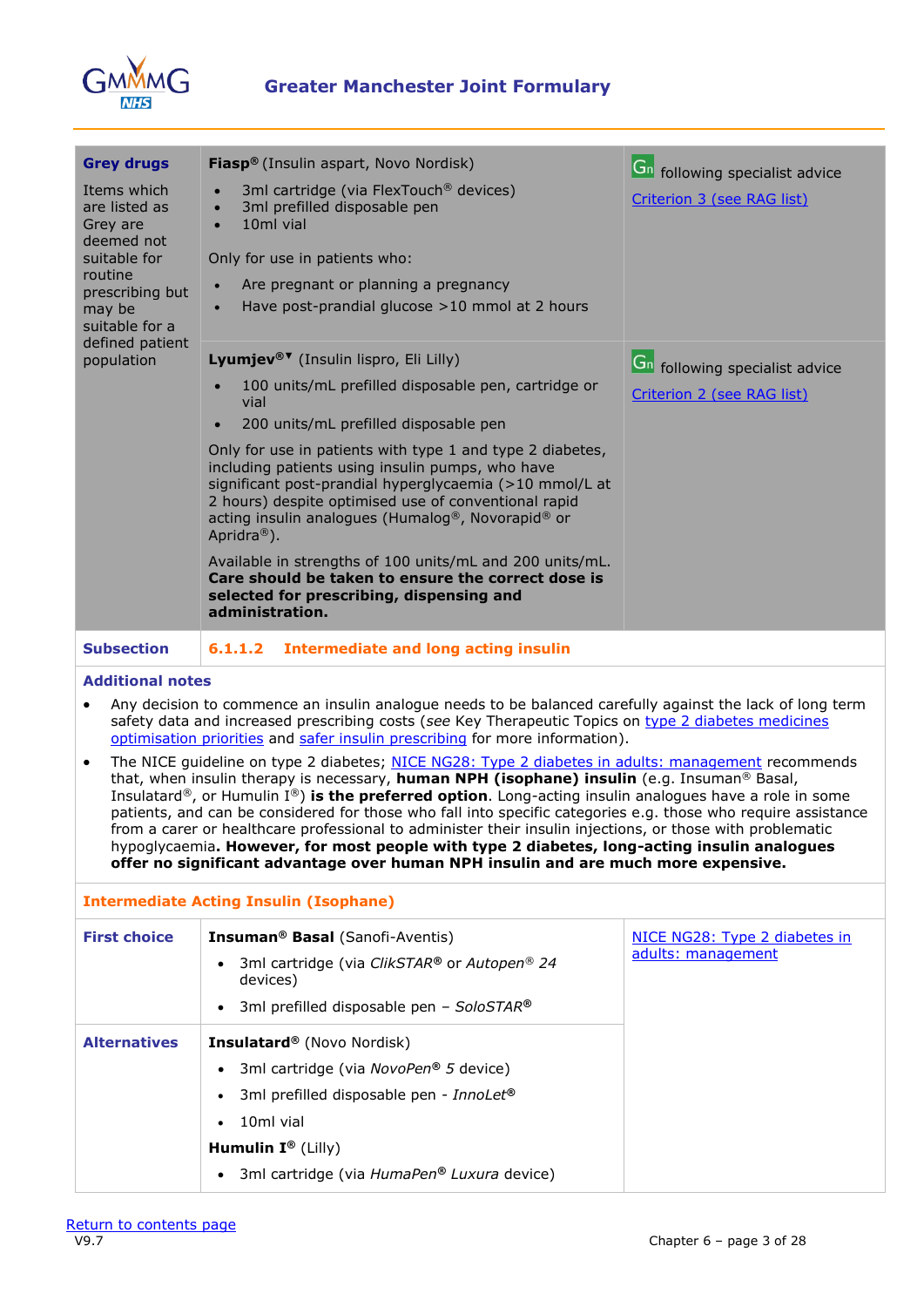

# **Greater Manchester Joint Formulary**

|                                                           | 3ml prefilled disposable pen - KwikPen®<br>$\bullet$<br>10ml vial                                                                                                                                                                                                                                |                                                        |
|-----------------------------------------------------------|--------------------------------------------------------------------------------------------------------------------------------------------------------------------------------------------------------------------------------------------------------------------------------------------------|--------------------------------------------------------|
|                                                           | <b>Long Acting Insulin Analogues</b>                                                                                                                                                                                                                                                             |                                                        |
| <b>First choice</b>                                       | Semglee®▼ (Insulin glargine, Mylan)<br>3ml prefilled disposable pen<br>Abasaglar <sup>®</sup> (Insulin glargine, Eli Lilly)<br>3ml cartridge (via HumaPen Savvio®)<br>$\bullet$<br>3ml prefilled disposable pen (via KwikPen®)                                                                   | NICE NG28: Type 2 diabetes in<br>adults: management    |
| <b>Alternatives</b>                                       | Levemir® (Insulin detemir, Novo Nordisk)                                                                                                                                                                                                                                                         | NICE NG17: Type 1 diabetes in<br>adults: diagnosis and |
|                                                           | 3ml cartridges (via NovoPen ® 4 device)<br>$\bullet$                                                                                                                                                                                                                                             | management                                             |
|                                                           | 3ml prefilled disposable pen - FlexPen® or<br>$\bullet$<br>Innolet <sup>®</sup> (only for patients with manual dexterity<br>problems)                                                                                                                                                            |                                                        |
| <b>Grey drugs</b>                                         | Toujeo <sup>®</sup> (insulin glargine 300 units/mL, Sanofi)*                                                                                                                                                                                                                                     | <b>Gn</b> following specialist advice                  |
| Items which                                               | 1.5mL prefilled disposable pen (SoloStar®)                                                                                                                                                                                                                                                       | Criterion 2 (see RAG list)                             |
| are listed as<br>Grey are                                 | 3ml prefilled disposable pen (DoubleStar®)**<br>$\bullet$                                                                                                                                                                                                                                        |                                                        |
| deemed not<br>suitable for<br>routine<br>prescribing but  | Toujeo is a high-strength insulin* preparation. It may be<br>considered as an option in people with Type 1 or Type 2<br>diabetes when one or more of the following criteria are<br>met:                                                                                                          | <b>FMESG</b> recommendation                            |
| may be<br>suitable for a<br>defined patient<br>population | There is a requirement for flexible timing of<br>i)<br>injection (+/-3 hours) due to reliance on 3rd<br>party assistance to administer insulin.                                                                                                                                                  |                                                        |
|                                                           | $\mathsf{ii}$ )<br>There is pain as a consequence of high injection<br>volumes of standard-strength insulin (high<br>insulin dose alone is not a reason to switch).                                                                                                                              |                                                        |
|                                                           | iii)<br>There are unacceptable nocturnal hypoglycaemic<br>episodes despite intensive management on other<br>basal analogues. This must be supported by<br>appropriately recorded data (e.g. glucose<br>monitoring device/blood glucose diaries)                                                  |                                                        |
|                                                           | * Toujeo preparations must always be prescribed<br>by brand and device to minimise the risks<br>associated with the prescribing, dispensing, and<br>administration of high strength insulins.                                                                                                    |                                                        |
|                                                           | ** Toujeo DoubleStar administers two units of<br>insulin per click: there is a risk patients could receive<br>double the dose of insulin if the wrong Toujeo product is<br>dispensed or the Toujeo DoubleStar is used incorrectly<br>by assuming one click is equivalent to one unit of insulin. |                                                        |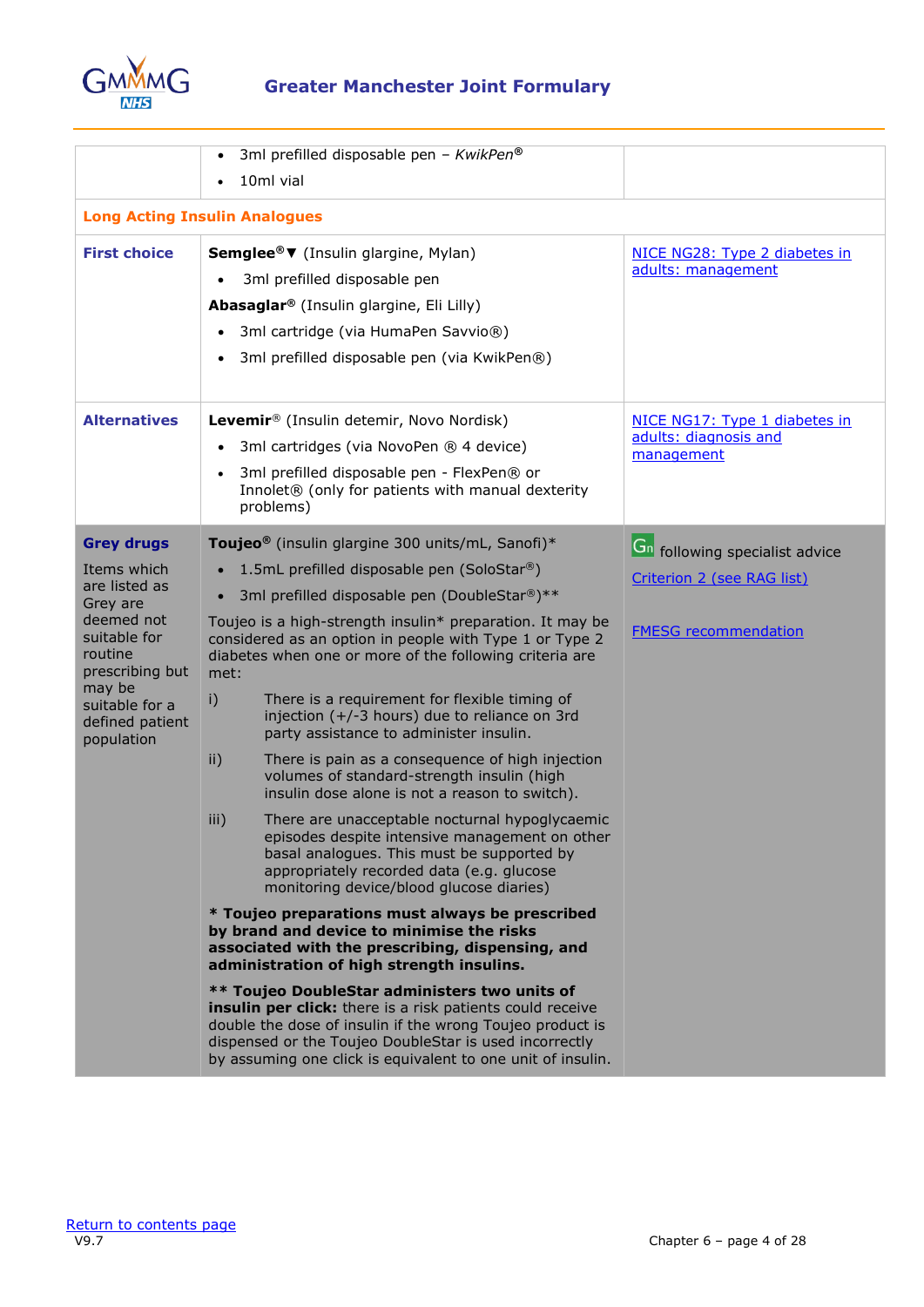

| <b>Tresiba</b> <sup>®</sup> (insulin degludec, Novo Nordisk)                                                                                                                  | Gn following specialist initiation |
|-------------------------------------------------------------------------------------------------------------------------------------------------------------------------------|------------------------------------|
| 100 units/mL prefilled disposable pen or cartridge<br>200 units/mL prefilled disposable pen                                                                                   | Criterion 3 (see RAG list)         |
| For treatment of type 1 or type 2 diabetes, only for use:                                                                                                                     |                                    |
| i)<br>If there is particular concern about nocturnal<br>hypoglycaemia despite optimisation of medication<br>regimen                                                           |                                    |
| ii) For patients with an unpredictable lifestyle (e.g. shift<br>workers)                                                                                                      |                                    |
| iii) For patients who need help from a carer or<br>healthcare professional to administer injections [NEW<br>from NICE NG171                                                   |                                    |
| Available in strengths of 100 units/mL and 200 units/mL.<br>Care should be taken to ensure the correct dose is<br>selected for prescribing, dispensing and<br>administration. |                                    |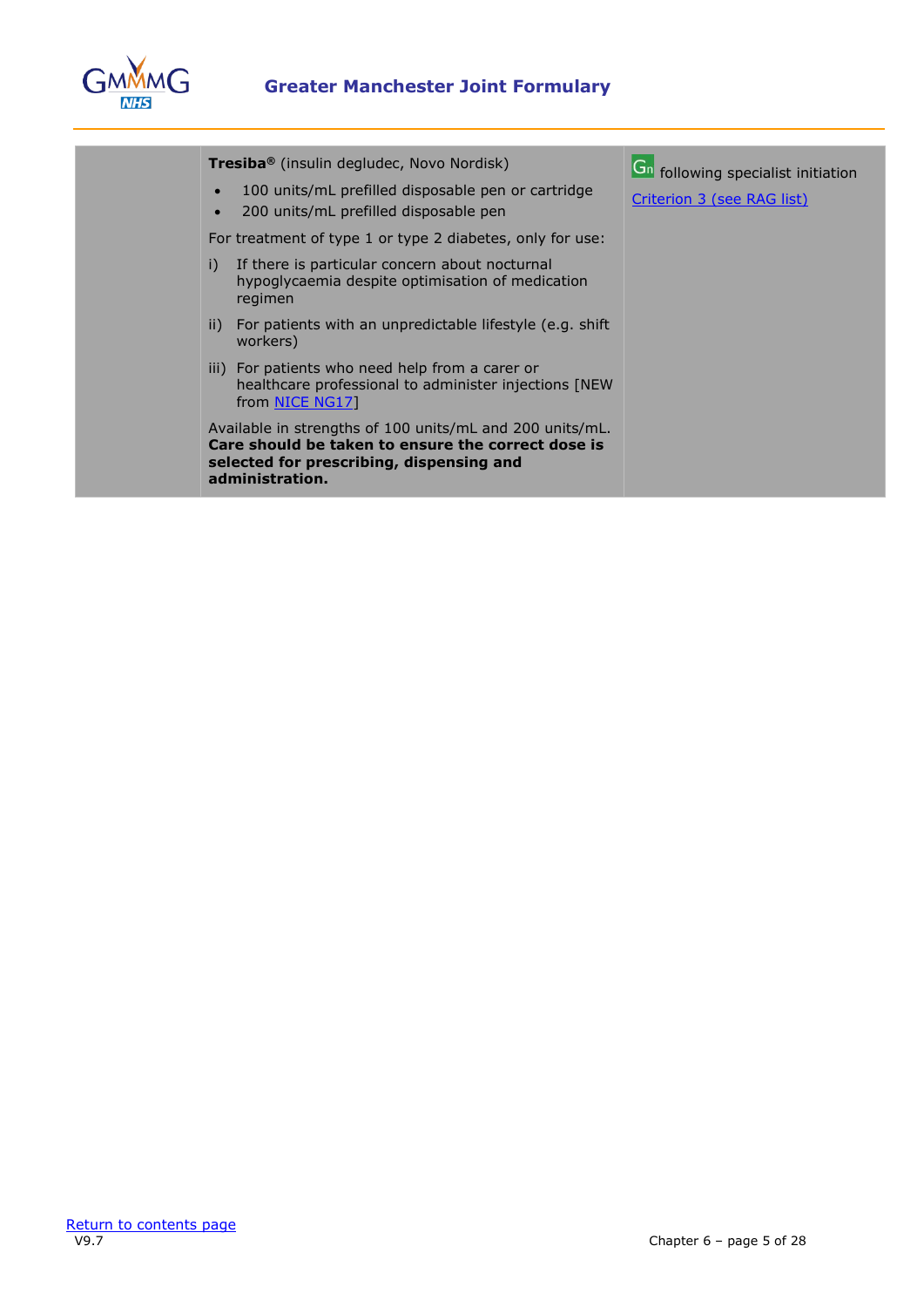

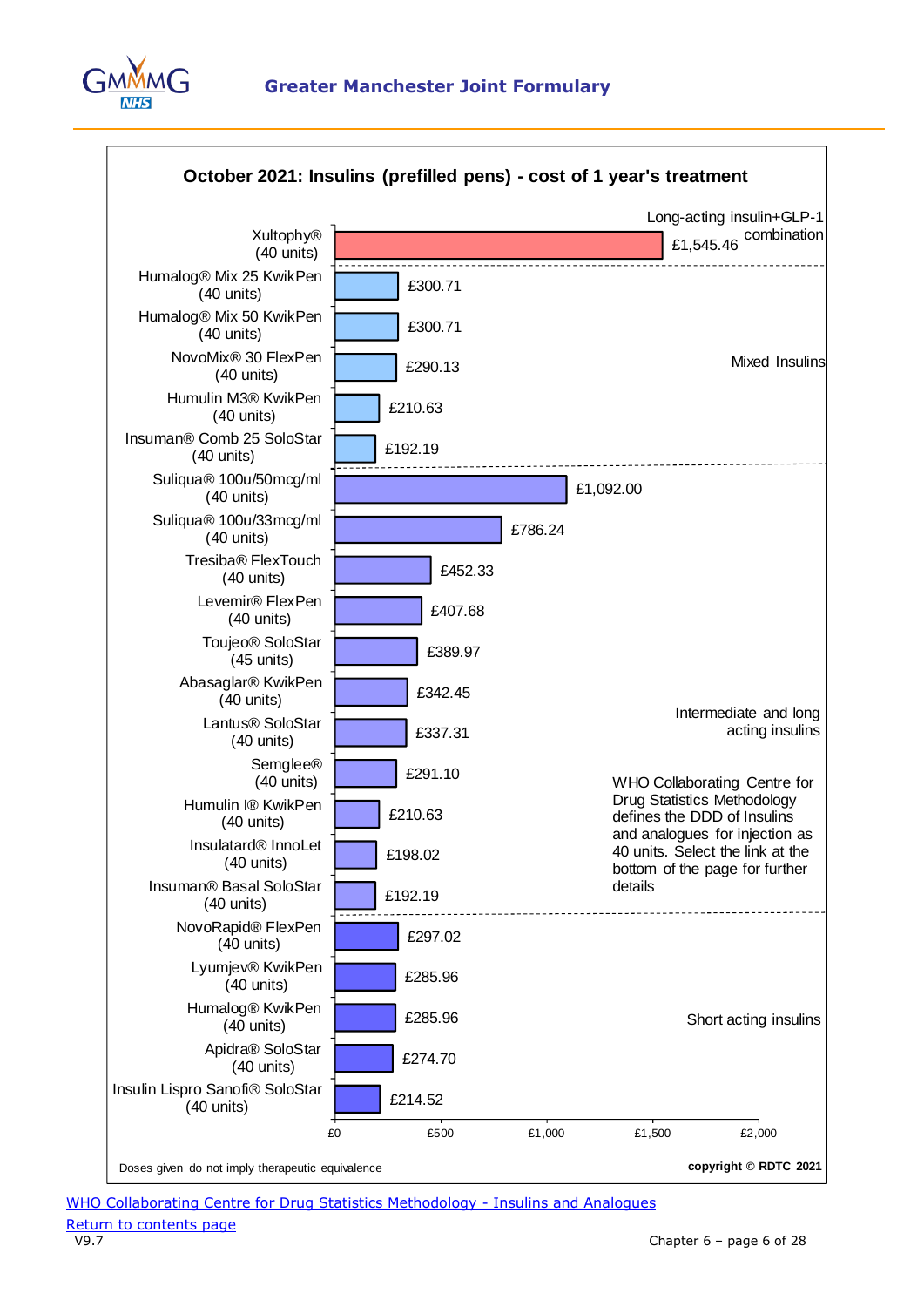



[WHO Collaborating Centre for Drug Statistics Methodology -](https://www.whocc.no/atc_ddd_index/?code=A10A&showdescription=no) Insulins and Analogues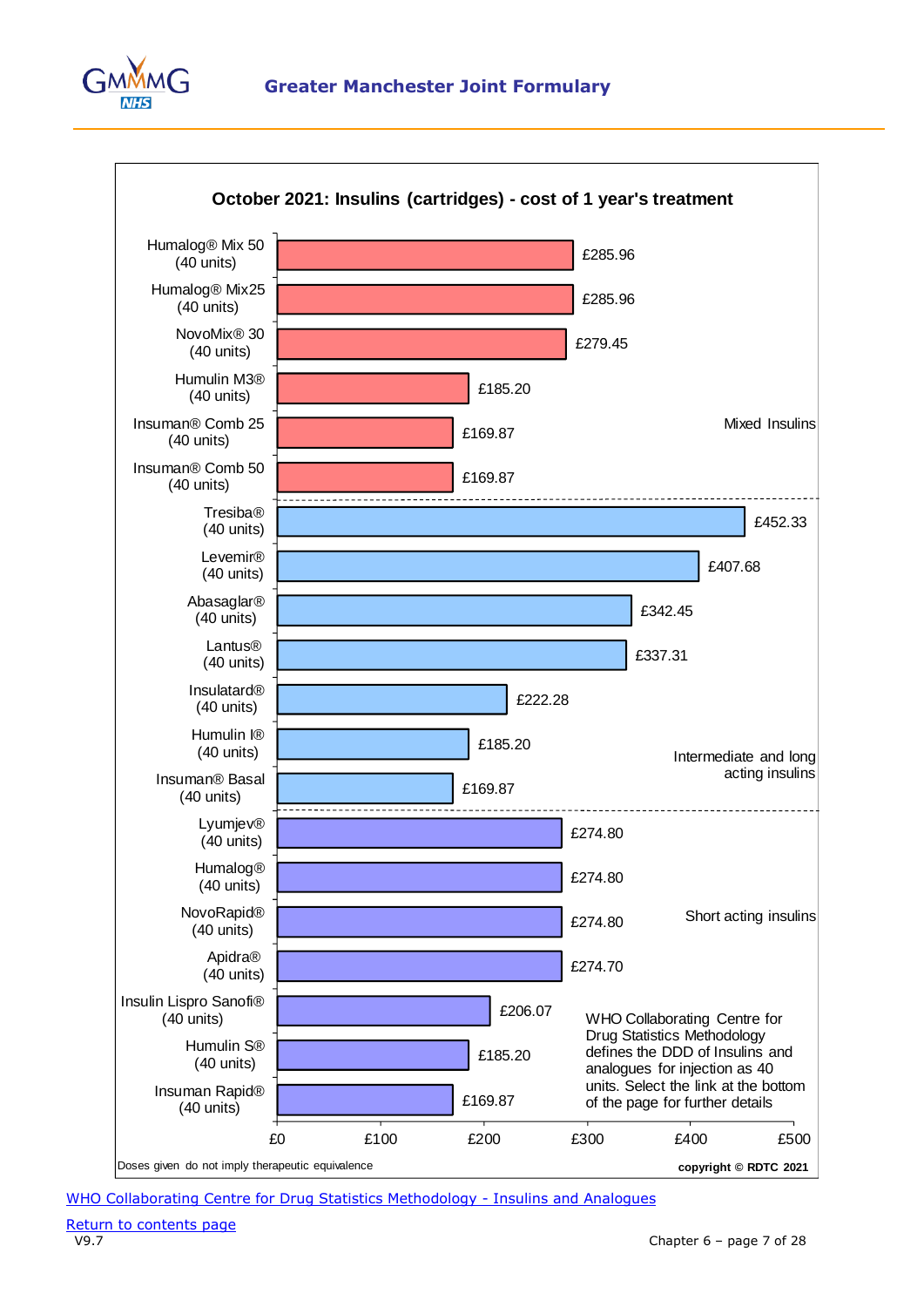

| <b>Biphasic Insulin</b> |                                                                                                     |
|-------------------------|-----------------------------------------------------------------------------------------------------|
| <b>First choice</b>     | <b>Soluble/isophane Mixtures</b>                                                                    |
|                         | Humulin M3 <sup>®</sup> (Lilly)                                                                     |
|                         | 3ml cartridge (via HumaPen® Luxura device)                                                          |
|                         | 3ml prefilled disposable - KwikPen®<br>$\bullet$                                                    |
|                         | 10ml vial                                                                                           |
|                         | Insuman <sup>®</sup> Comb 25 (Sanofi-Aventis)                                                       |
|                         | 3ml cartridge (via ClikSTAR® or Autopen® 24<br>$\bullet$<br>devices)                                |
|                         | 3ml prefilled disposable pen - SoloSTAR®                                                            |
|                         | <b>Insuman<sup>®</sup> Comb 50</b> (Sanofi-Aventis)                                                 |
|                         | 3ml cartridge (via ClikSTAR® or Autopen® 24<br>devices)                                             |
| <b>Alternatives</b>     | <b>Intermediate Acting Analogue Mixtures</b>                                                        |
|                         | NovoMix <sup>®</sup> 30 (Novo Nordisk)                                                              |
|                         | 3ml cartridge (via NovoPen® 4 device)<br>$\bullet$                                                  |
|                         | 3ml prefilled disposable pen - FlexPen®                                                             |
|                         | Humalog <sup>®</sup> Mix25 (Lilly)                                                                  |
|                         | 3ml cartridge (via HumaPen® Luxura device)                                                          |
|                         | 3ml prefilled disposable pen - KwikPen®                                                             |
|                         | 10ml vial                                                                                           |
|                         | Humalog <sup>®</sup> Mix50 (Lilly)                                                                  |
|                         | 3ml cartridge (via HumaPen® Luxura device)<br>$\bullet$                                             |
|                         | 3ml disposable prefilled pen - KwikPen®                                                             |
| <b>Additional notes</b> | Biphasic analogue insulin (Novomix, Humalog Mix) do not offer any advantage over conventional human |

biphasic insulin in terms of efficacy, long term outcomes or safety but they cost considerably more.

**Subsection 6.1.1.2 Animal insulins**

# **Bovine and Porcine Insulin**

- Some long-standing type 1 diabetic patients may be on animal insulin. These are made by the company Wockhardt and come in 10ml vials or 3ml Cartridges that fit into the *Autopen Classic®* which is available on prescription
- Patients need not be transferred to human insulin unless clinical need dictates
- Human insulin and analogues should be used in preference to animal insulin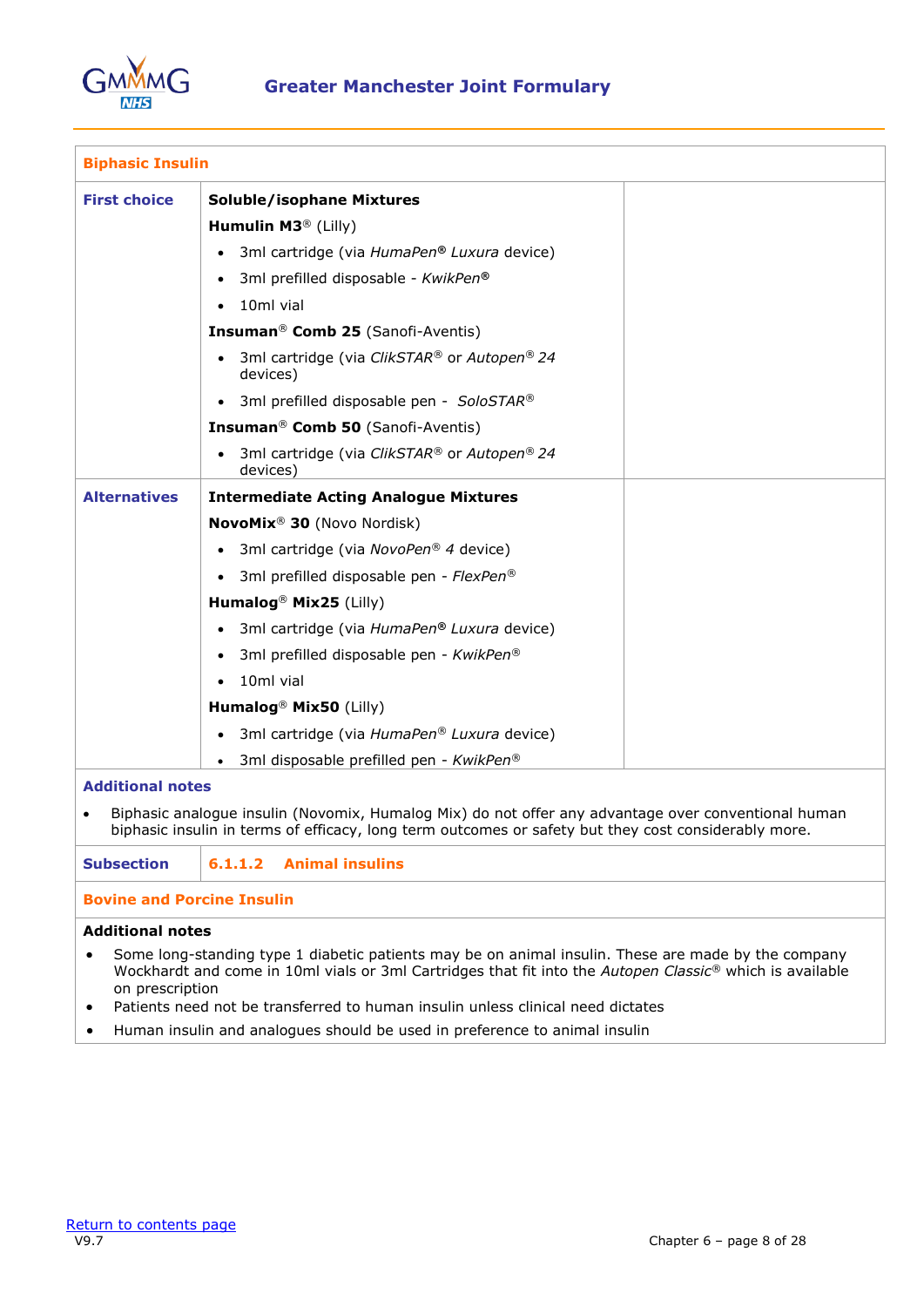

| <b>Subsection</b><br><b>Hypodermic equipment</b><br>6.1.1.3                                                                                                                                                                    |                                                                                                          |                                                                                                     |  |  |
|--------------------------------------------------------------------------------------------------------------------------------------------------------------------------------------------------------------------------------|----------------------------------------------------------------------------------------------------------|-----------------------------------------------------------------------------------------------------|--|--|
| Tariff.                                                                                                                                                                                                                        | Lancets, needles, syringes and accessories are listed under Hypodermic Equipment in Part 1XA of the Drug |                                                                                                     |  |  |
| <b>Lancets</b>                                                                                                                                                                                                                 |                                                                                                          |                                                                                                     |  |  |
| <b>Additional notes</b>                                                                                                                                                                                                        |                                                                                                          |                                                                                                     |  |  |
| There are many different lancets available. Prescribing of lancets should be based on the compatibility of<br>$\bullet$<br>the device the patient has.<br>Finger-pricking devices are not prescribable on the NHS<br>$\bullet$ |                                                                                                          |                                                                                                     |  |  |
| <b>Needles</b>                                                                                                                                                                                                                 |                                                                                                          |                                                                                                     |  |  |
| <b>First choice</b>                                                                                                                                                                                                            | 4mm 31G needles                                                                                          |                                                                                                     |  |  |
| <b>Additional notes</b><br>First choice should usually be a 4mm needle to reduce injection pain<br>$\bullet$                                                                                                                   |                                                                                                          |                                                                                                     |  |  |
| <b>Do Not</b><br><b>Prescribe</b>                                                                                                                                                                                              | Pen needles 8 mm, 10 mm or 12 mm in<br>length                                                            | Criterion 1 (see RAG list)                                                                          |  |  |
|                                                                                                                                                                                                                                | Pen needles costing in excess of £5 per                                                                  | Criterion 2 (see RAG list)                                                                          |  |  |
|                                                                                                                                                                                                                                | 100<br>See cost comparison chart below                                                                   | NHS England Items which should not be<br>routinely prescribed in primary care:<br>Guidance for CCGs |  |  |
| <b>Insulin pumps</b>                                                                                                                                                                                                           |                                                                                                          |                                                                                                     |  |  |
| Insulin pumps and pump consumables specifically used for the deployment of the device are commissioned via<br>Monitored Approval within CCGs, in line with NICE TA151                                                          |                                                                                                          |                                                                                                     |  |  |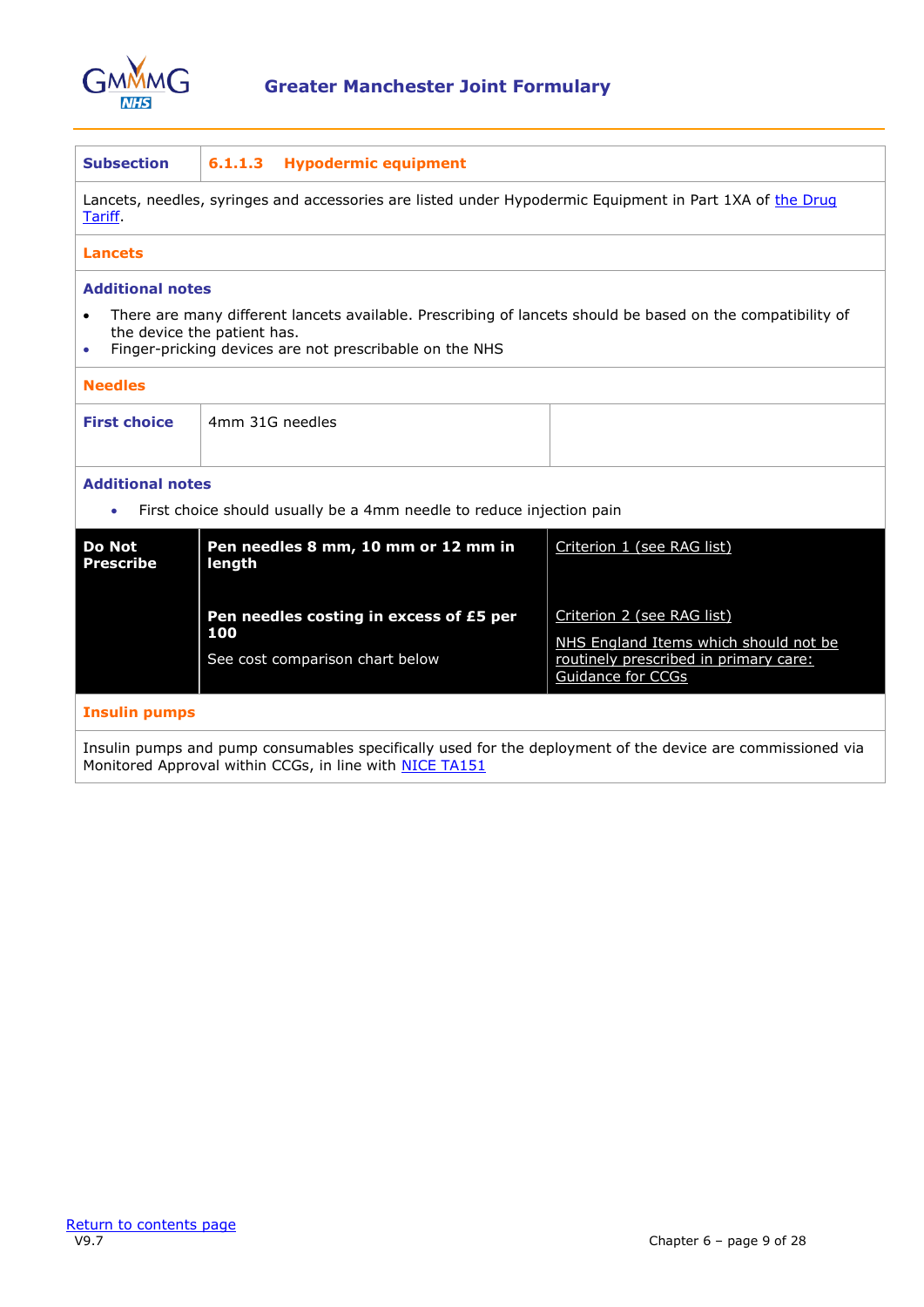



[Items which should not routinely be prescribed in primary care: Guidance for CCGs](https://www.england.nhs.uk/publication/items-which-should-not-be-routinely-prescribed-in-primary-care-guidance-for-ccgs/)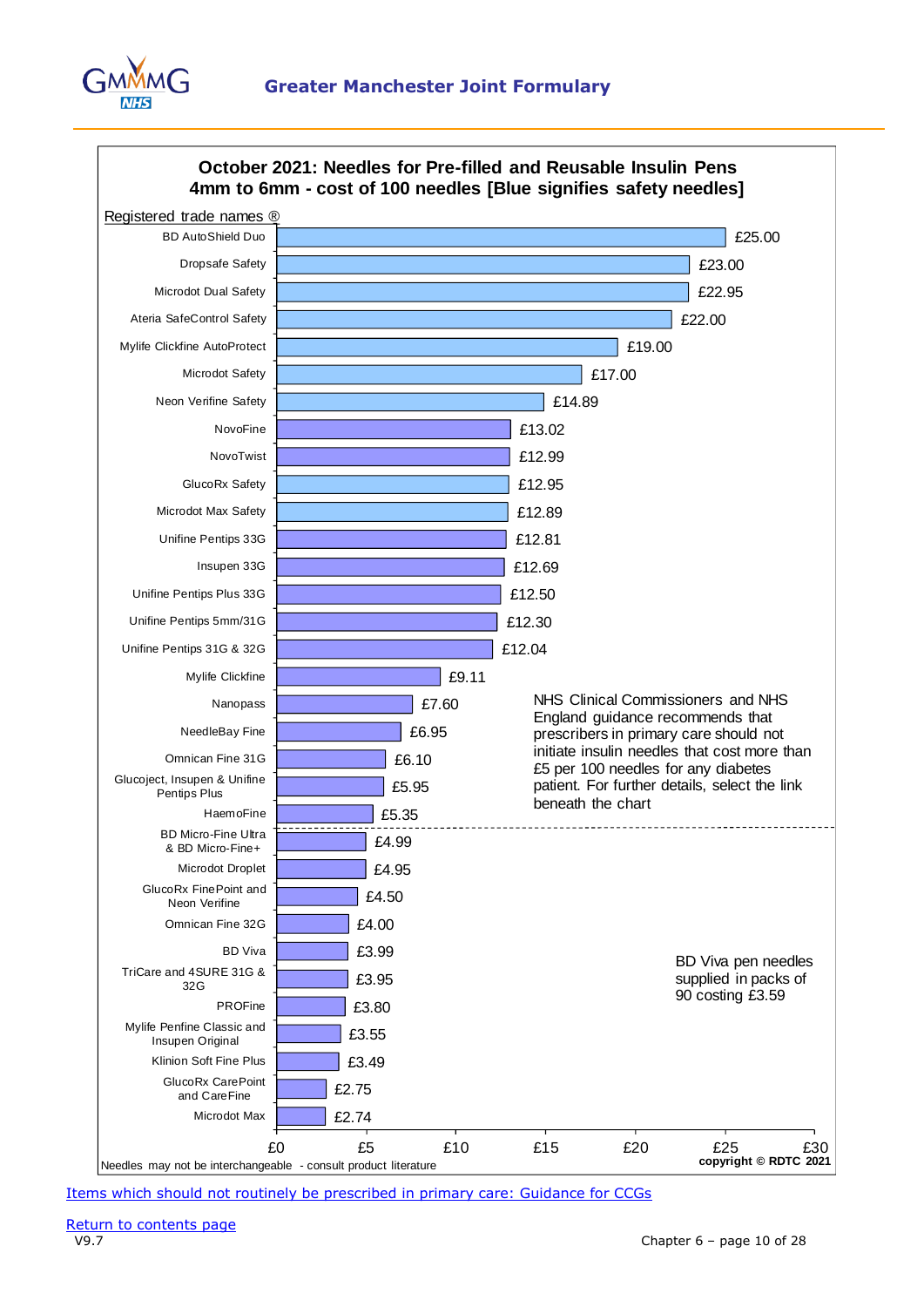

| <b>Needle clipping device</b>     |                                                                                                            |                                                                                                        |
|-----------------------------------|------------------------------------------------------------------------------------------------------------|--------------------------------------------------------------------------------------------------------|
| <b>First choice</b>               | <b>BD Safe-Clip<sup>®</sup></b>                                                                            | Should be given to all patients who do not<br>have a sharps bin                                        |
| <b>Alternatives</b>               | <b>Sharpsguard</b> <sup>®</sup><br>1 litre & 5 litre sharps bin<br><b>Sharpsafe®</b><br>1 litre sharps bin | 5 litre sharps bins are suitable for regular<br>users of injectables, e.g. insulin & insulin<br>pumps. |
| <b>Subsection</b>                 | 6.1.2<br><b>Anti Diabetic drugs</b>                                                                        |                                                                                                        |
| <b>Subsection</b>                 | <b>Sulphonylureas</b><br>6.1.2.1                                                                           |                                                                                                        |
| <b>First choice</b>               | Gliclazide<br>Immediate release tablets 40mg, 80mg<br>Glimepiride<br>Tablets 1mg, 2mg, 4mg                 |                                                                                                        |
| <b>Do Not</b><br><b>Prescribe</b> | Chlorpropamide<br><b>Tablets</b>                                                                           | Criterion 1 (see RAG list)                                                                             |
|                                   | <b>Gliclazide MR</b><br>Modified release tablets (e.g. Diamicron® MR)                                      | Criterion 2 (see RAG list)                                                                             |
| <b>Subsection</b>                 | 6.1.2.2. Biguanides                                                                                        |                                                                                                        |
| <b>First choice</b>               | <b>Metformin</b><br>Tablets 500mg, 850mg                                                                   |                                                                                                        |
| <b>Alternatives</b>               | <b>Metformin modified release</b><br>Tablets 500mg, 750mg, 1g                                              |                                                                                                        |

- Metformin modified release should only be used where the standard metformin tablets have been tried and are not tolerated due to GI problems. Any new prescription of the SR preparation should be reviewed soon after initiation (recommend checking HbA<sub>1c</sub> after 3 months and assess patient for adherence to treatment / adverse effects), discontinue if not tolerated or ineffective.
- Metformin can be used in pregnancy under specialist supervision see [NICE NG3: Diabetes in pregnancy](http://www.nice.org.uk/guidance/ng3) and [MHRA DSU: Metformin in pregnancy: study shows no safety concerns, March 2022](https://www.gov.uk/drug-safety-update/metformin-in-pregnancy-study-shows-no-safety-concerns)
- Liquid formulations of metformin are available, however prescribers should note these are significantly more expensive, and should assess the requirement for a liquid preparation on an individual patient basis.
- In line with [NICE PH38: Type 2 diabetes: prevention in people at high risk,](https://www.nice.org.uk/guidance/ph38) metformin can be used to reduce the risk or delay the onset of T2DM in adult, overweight patients with impaired glucose tolerance and/or increased HbA1c who are:
	- o at high risk of developing overt T2DM **and**
	- o still progressing towards T2DM despite implementation of intensive lifestyle change for 3-6 months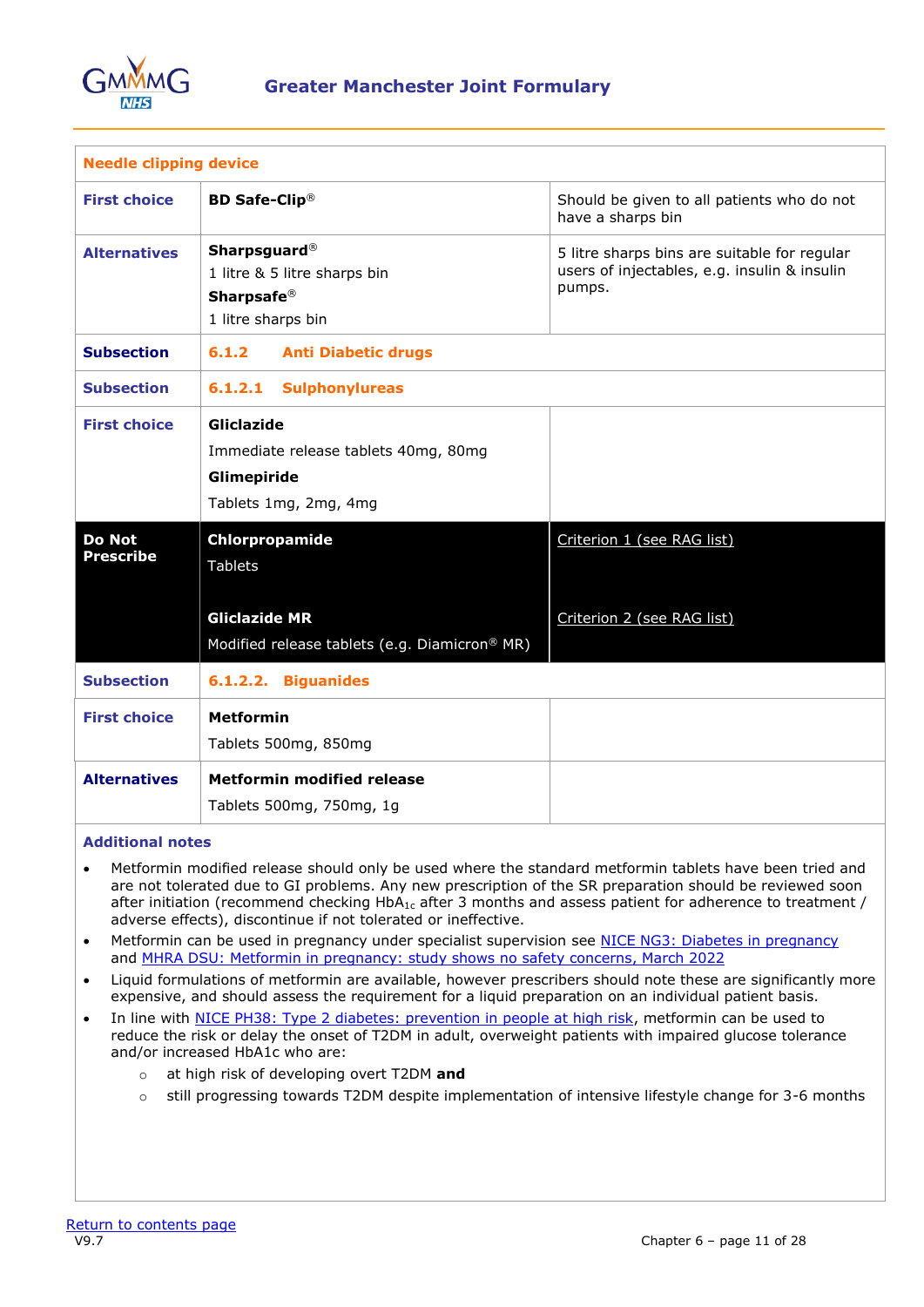

| <b>Subsection</b>                      | 6.1.2.3 Other antidiabetic drugs                |                                                                                                                                                                                                                                                                     |  |
|----------------------------------------|-------------------------------------------------|---------------------------------------------------------------------------------------------------------------------------------------------------------------------------------------------------------------------------------------------------------------------|--|
| <b>Thiazolidinediones (Glitazones)</b> |                                                 |                                                                                                                                                                                                                                                                     |  |
| <b>First choice</b>                    | <b>Pioglitazone</b><br>Tablets 15mg, 30mg, 45mg | NICE NG28: Type 2 diabetes in adults:<br>management<br>NICE NG49: Non-alcoholic fatty liver disease<br>(NAFLD): assessment and management<br>MHRA DSU: Pioglitazone bladder cancer, Aug<br>2011<br><b>MHRA DSU: Pioglitazone cardiovascular</b><br>safety, Jan 2011 |  |

# **Dipeptidylpeptidase-4 inhibitors (Gliptins)**

#### **Notes**

#### [MHRA DSU: Gliptins: Risk of pancreatitis, Sept 2012](http://www.mhra.gov.uk/Safetyinformation/DrugSafetyUpdate/CON185628)

Acute pancreatitis associated with gliptins has been reported. Inform patients of the symptoms of acute pancreatitis. If pancreatitis is suspected, the DPP-4 inhibitor should be discontinued.

- Only continue DPP-4 inhibitor therapy if the person has had a beneficial metabolic response (a reduction of at least 0.5 percentage points in HbA1c in 6 months) –as per NICE CG87.
- Monotherapy: Saxagliptin, Sitagliptin and Linagliptin only if metformin contra-indicated or not tolerated. Alogliptin is not licensed for monotherapy.
- Renal impairment:
	- $\circ$  Alogliptin: Dose reduced to half of the recommended dose (12.5mg once daily) in moderate renal impairment. In patients with severe renal impairment one-quarter of the recommended dose (6.25mg once daily) should be administered.
	- o Linagliptin: No dose adjustment required.
	- o Saxagliptin: Dose reduced to 2.5mg for use in moderate to severe renal impairment; caution in patients with severe renal impairment due to very limited experience of use in this group of patients.
	- o Sitagliptin: Dose is 50mg per day for use in moderate renal impairment and 25mg per day for use in severe renal impairment.
- There are no head-to-head trial data to support the use of any gliptin over another in relation to patients who may fast during Ramadan.

| <b>First choice</b> | Alogliptin<br>Tablets 6.25mg, 12.5mg, 25mg tablets | $G_n$<br><b>NICE NG28</b><br>MHRA DSU: DPP4 inhibitors: risk of acute                                                             |
|---------------------|----------------------------------------------------|-----------------------------------------------------------------------------------------------------------------------------------|
| <b>Alternatives</b> | <b>Saxagliptin</b><br>Tablets 5mg                  | pancreatitis (Sept 2012)                                                                                                          |
|                     | Sitagliptin<br>Tablets 25mg, 50mg, 100mg           |                                                                                                                                   |
|                     | Linagliptin<br>Tablets 5mg                         | Linagliptin is an alternative for use in patients<br>with moderate or severe renal impairment<br>(CrCl <50ml/min, eGFR <59ml/min) |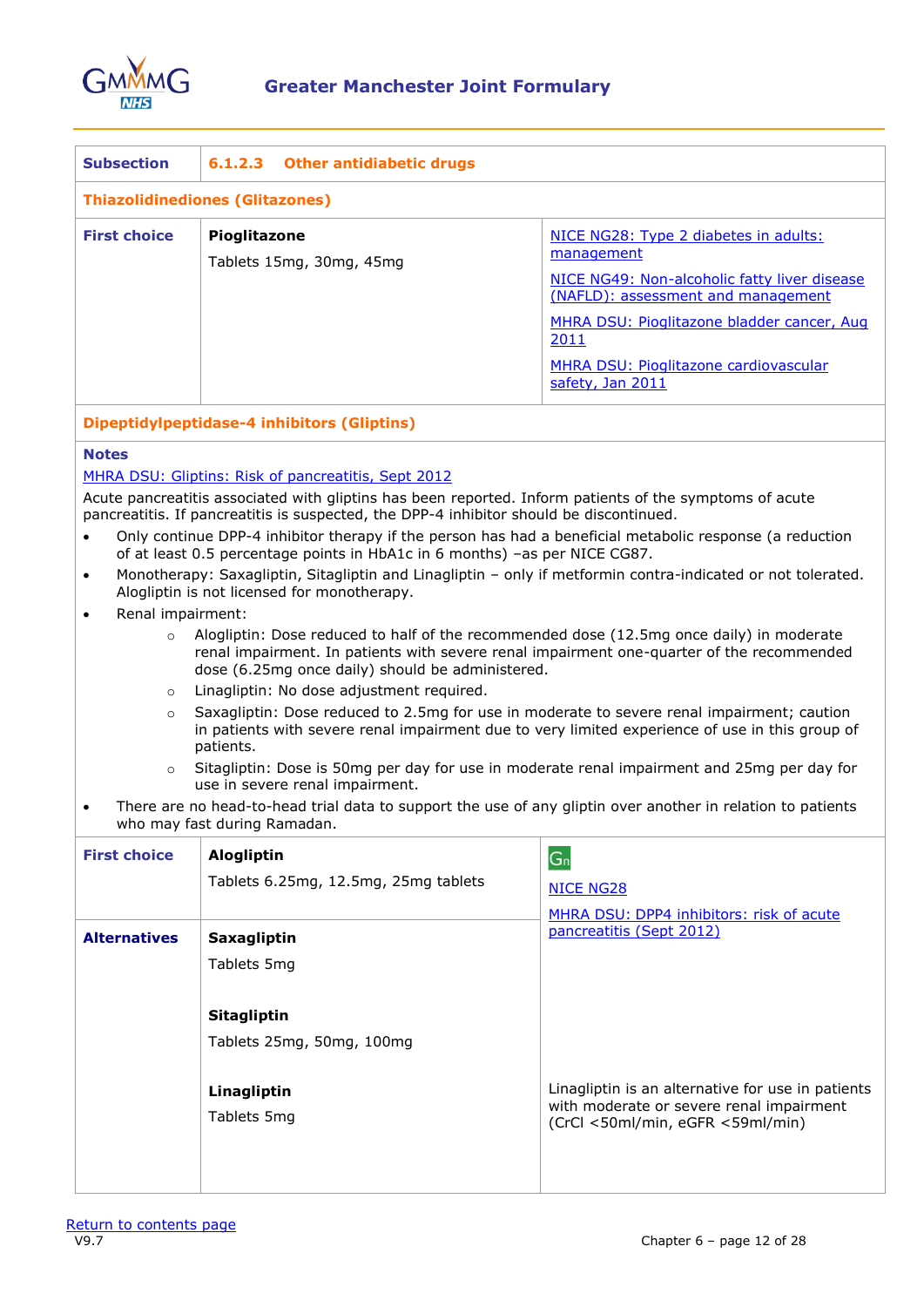

| <b>Gliptin plus metformin</b>                                                                                                                                                                                                                                                                                                                                                                                                                                                                                                                |                                                                                                                                                                                                                                                                                                                                                    |               |                                                     |  |
|----------------------------------------------------------------------------------------------------------------------------------------------------------------------------------------------------------------------------------------------------------------------------------------------------------------------------------------------------------------------------------------------------------------------------------------------------------------------------------------------------------------------------------------------|----------------------------------------------------------------------------------------------------------------------------------------------------------------------------------------------------------------------------------------------------------------------------------------------------------------------------------------------------|---------------|-----------------------------------------------------|--|
|                                                                                                                                                                                                                                                                                                                                                                                                                                                                                                                                              | Only to be prescribed where there is a genuine issue with adherence to therapy                                                                                                                                                                                                                                                                     |               |                                                     |  |
| <b>First choice</b>                                                                                                                                                                                                                                                                                                                                                                                                                                                                                                                          | Alogliptin plus metformin<br>Tablets 12.5mg plus metformin 1000mg                                                                                                                                                                                                                                                                                  |               |                                                     |  |
| <b>Alternatives</b>                                                                                                                                                                                                                                                                                                                                                                                                                                                                                                                          | Saxagliptin plus metformin<br>Tablets 2.5mg plus metformin 850mg / 1g                                                                                                                                                                                                                                                                              |               |                                                     |  |
|                                                                                                                                                                                                                                                                                                                                                                                                                                                                                                                                              | Sitagliptin plus metformin<br>Tablets 50mg plus metformin 1g                                                                                                                                                                                                                                                                                       |               |                                                     |  |
|                                                                                                                                                                                                                                                                                                                                                                                                                                                                                                                                              | Linagliptin plus metformin                                                                                                                                                                                                                                                                                                                         |               | Linagliptin is an alternative for patients with     |  |
|                                                                                                                                                                                                                                                                                                                                                                                                                                                                                                                                              | Tablets 2.5mg plus metformin 850mg/1g                                                                                                                                                                                                                                                                                                              | $<$ 59ml/min) | renal impairment (CrCl <50ml/min, eGFR              |  |
|                                                                                                                                                                                                                                                                                                                                                                                                                                                                                                                                              | GLP-1 receptor mimetics (glucagon-like peptide-1)                                                                                                                                                                                                                                                                                                  |               |                                                     |  |
| <b>Notes</b><br>GLP-1 mimetics should only be considered as third-line therapy in accordance with NICE NG28<br>GLP-1 mimetics should only be continued if reduction of at least 1% point in HbA <sub>1c</sub> AND a weight loss of at<br>$\bullet$<br>least 3% of initial body weight at 6 months<br>For individuals with type 2 diabetes and established cardiovascular disease, GLP-1 receptor agonist therapies<br>$\bullet$<br>with proven cardiovascular benefit (currently dulaglutide, liraglutide, semaglutide) should be considered |                                                                                                                                                                                                                                                                                                                                                    |               |                                                     |  |
|                                                                                                                                                                                                                                                                                                                                                                                                                                                                                                                                              | <b>DAILY GLP-1 receptor mimetics</b>                                                                                                                                                                                                                                                                                                               |               |                                                     |  |
| <b>First choice</b>                                                                                                                                                                                                                                                                                                                                                                                                                                                                                                                          | Liraglutide (Victoza®)                                                                                                                                                                                                                                                                                                                             |               | G <sub>n</sub>                                      |  |
|                                                                                                                                                                                                                                                                                                                                                                                                                                                                                                                                              | Disposable pen 0.6mg, 1.2mg                                                                                                                                                                                                                                                                                                                        |               | NICE NG28: Type 2 diabetes in<br>adults: management |  |
| <b>Alternatives</b>                                                                                                                                                                                                                                                                                                                                                                                                                                                                                                                          | Lixisenatide (Lyxumia®)                                                                                                                                                                                                                                                                                                                            |               |                                                     |  |
|                                                                                                                                                                                                                                                                                                                                                                                                                                                                                                                                              | Disposable pen 10mcg, 20mcg                                                                                                                                                                                                                                                                                                                        |               |                                                     |  |
|                                                                                                                                                                                                                                                                                                                                                                                                                                                                                                                                              | Semaglutide (Rybelsus®)                                                                                                                                                                                                                                                                                                                            |               |                                                     |  |
|                                                                                                                                                                                                                                                                                                                                                                                                                                                                                                                                              | Oral tablets 3mg, 7mg, 14mg                                                                                                                                                                                                                                                                                                                        |               |                                                     |  |
|                                                                                                                                                                                                                                                                                                                                                                                                                                                                                                                                              | Where a patient expresses a preference for the oral option,<br>prescribers should discuss that there are injectable options<br>in the same class with proven cardiovascular benefit.                                                                                                                                                               |               |                                                     |  |
|                                                                                                                                                                                                                                                                                                                                                                                                                                                                                                                                              | An agent with proven cardiovascular benefit would be<br>preferable to oral semaglutide in patients with established<br>cardiovascular disease or high cardiovascular risk. This<br>includes all patients with diabetes of 10 years duration<br>plus one other risk factor (e.g. age over 50,<br>hypertension, dyslipidaemia, smoking, or obesity). |               |                                                     |  |
|                                                                                                                                                                                                                                                                                                                                                                                                                                                                                                                                              | <b>WEEKLY GLP-1 receptor mimetics</b>                                                                                                                                                                                                                                                                                                              |               |                                                     |  |
| <b>First choice</b>                                                                                                                                                                                                                                                                                                                                                                                                                                                                                                                          | Semaglutide (Ozempic® V)                                                                                                                                                                                                                                                                                                                           |               | G <sub>n</sub>                                      |  |
|                                                                                                                                                                                                                                                                                                                                                                                                                                                                                                                                              | Solution for injection. Disposable pen 0.25mg, 0.5mg<br>and $1.0mg$                                                                                                                                                                                                                                                                                |               | NICE NG28: Type 2 diabetes in<br>adults: management |  |
|                                                                                                                                                                                                                                                                                                                                                                                                                                                                                                                                              | NB: semaglutide pre-filled pens contain FOUR<br>doses per pen                                                                                                                                                                                                                                                                                      |               |                                                     |  |
|                                                                                                                                                                                                                                                                                                                                                                                                                                                                                                                                              |                                                                                                                                                                                                                                                                                                                                                    |               |                                                     |  |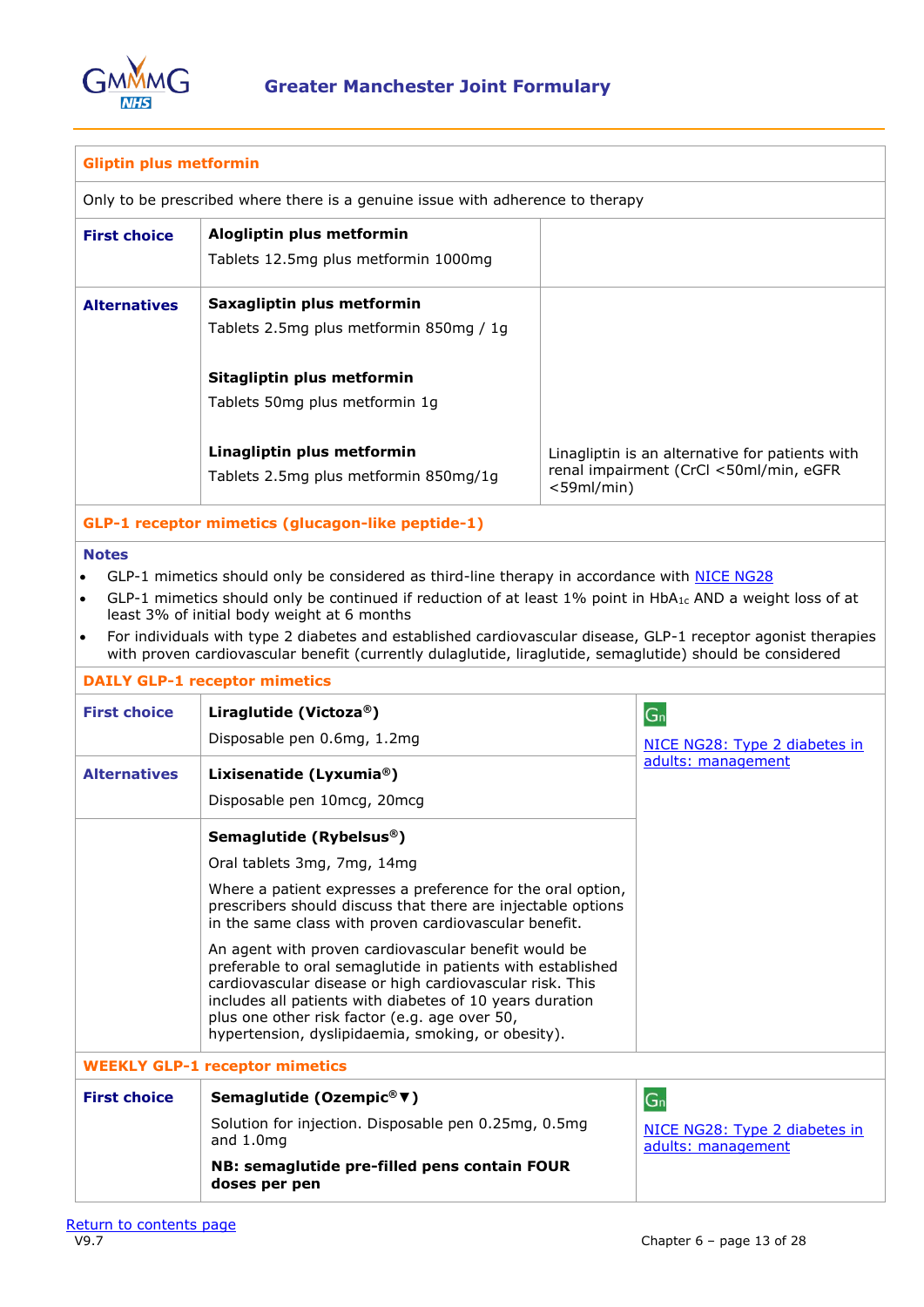

| <b>Alternatives</b>  | Dulaglutide (Trulicity® <sup>▼</sup> )                                                                                                                                                                                                                                                                                                                                                                                   |                                                                                                                                                                                                                                                               |  |  |
|----------------------|--------------------------------------------------------------------------------------------------------------------------------------------------------------------------------------------------------------------------------------------------------------------------------------------------------------------------------------------------------------------------------------------------------------------------|---------------------------------------------------------------------------------------------------------------------------------------------------------------------------------------------------------------------------------------------------------------|--|--|
|                      | Disposable pen 0.75mg, 1.5mg, 3 mg, 4.5 mg                                                                                                                                                                                                                                                                                                                                                                               |                                                                                                                                                                                                                                                               |  |  |
|                      | Exenatide (Bydureon®)                                                                                                                                                                                                                                                                                                                                                                                                    |                                                                                                                                                                                                                                                               |  |  |
|                      | Disposable pen 2mg                                                                                                                                                                                                                                                                                                                                                                                                       |                                                                                                                                                                                                                                                               |  |  |
|                      | NB: dulaglutide and exenatide pre-filled pens<br>contain ONE dose per pen                                                                                                                                                                                                                                                                                                                                                |                                                                                                                                                                                                                                                               |  |  |
|                      | Sodium glucose cotransporter-2 (SGLT-2) inhibitors                                                                                                                                                                                                                                                                                                                                                                       |                                                                                                                                                                                                                                                               |  |  |
| <b>Notes</b>         |                                                                                                                                                                                                                                                                                                                                                                                                                          |                                                                                                                                                                                                                                                               |  |  |
| $\bullet$            | In individuals with type 2 diabetes and established cardiovascular disease, SGLT2 inhibitors with proven<br>cardiovascular benefit should be considered. See chapter 2 for use of SGLT2 inhibitors in heart failure.<br>For individuals with type 2 diabetes and diabetic kidney disease, SGLT2 inhibitors with proven renal outcome<br>benefit should be considered. See SPC for details of dosing and kidney function. |                                                                                                                                                                                                                                                               |  |  |
|                      | NICE NG28: Type 2 diabetes in adults: management                                                                                                                                                                                                                                                                                                                                                                         |                                                                                                                                                                                                                                                               |  |  |
|                      | NICE NG203: Chronic kidney disease: assessment and management                                                                                                                                                                                                                                                                                                                                                            |                                                                                                                                                                                                                                                               |  |  |
|                      | NICE TA390: Canagliflozin, dapagliflozin and empagliflozin as monotherapies for treating type 2 diabetes                                                                                                                                                                                                                                                                                                                 |                                                                                                                                                                                                                                                               |  |  |
|                      | MHRA DSU: SGLT2 inhibitors: updated advice on the risk of diabetic ketoacidosis, April 2016<br>MHRA DSU: Updated advice on increased risk of lower limb amputation (mainly toes), March 2017                                                                                                                                                                                                                             |                                                                                                                                                                                                                                                               |  |  |
|                      | MHRA DSU: SGLT2 inhibitors: reports of Fournier's gangrene (necrotising fasciitis of the genitalia or perineum),                                                                                                                                                                                                                                                                                                         |                                                                                                                                                                                                                                                               |  |  |
| February 2019        |                                                                                                                                                                                                                                                                                                                                                                                                                          |                                                                                                                                                                                                                                                               |  |  |
|                      | MHRA DSU: SGLT2 inhibitors: monitor ketones in blood during treatment interruption for surgical procedures or                                                                                                                                                                                                                                                                                                            |                                                                                                                                                                                                                                                               |  |  |
|                      | acute serious medical illness, March 2020                                                                                                                                                                                                                                                                                                                                                                                |                                                                                                                                                                                                                                                               |  |  |
| <b>First choices</b> | Canagliflozin (Invokana®)                                                                                                                                                                                                                                                                                                                                                                                                | NICE TA315: Canagliflozin in combination<br>therapy for treating type 2 diabetes.                                                                                                                                                                             |  |  |
|                      | Tablets 100mg, 300mg                                                                                                                                                                                                                                                                                                                                                                                                     |                                                                                                                                                                                                                                                               |  |  |
|                      | Dapagliflozin (Forxiga®)                                                                                                                                                                                                                                                                                                                                                                                                 | NICE TA288: Dapagliflozin in combination                                                                                                                                                                                                                      |  |  |
|                      | Tablets 5mg, 10mg                                                                                                                                                                                                                                                                                                                                                                                                        | therapy for treating type 2 diabetes                                                                                                                                                                                                                          |  |  |
|                      |                                                                                                                                                                                                                                                                                                                                                                                                                          | NICE TA418: Dapagliflozin in triple therapy<br>for treating type 2 diabetes                                                                                                                                                                                   |  |  |
|                      |                                                                                                                                                                                                                                                                                                                                                                                                                          | MHRA DSU: Dapagliflozin (Forxiga): no<br>longer authorised for treatment of type 1<br>diabetes mellitus, Dec 2021<br>Dapagliflozin 5mg is no longer authorised for<br>the treatment of patients with T1DM and<br>should no longer be used in this population. |  |  |
|                      | Empagliflozin (Jardiance® <sup>▼</sup> )                                                                                                                                                                                                                                                                                                                                                                                 | NICE TA336: Empagliflozin in combination                                                                                                                                                                                                                      |  |  |
|                      | Tablets 10mg, 25mg                                                                                                                                                                                                                                                                                                                                                                                                       | therapy for treating type 2 diabetes                                                                                                                                                                                                                          |  |  |
| <b>Alternative</b>   | Ertugliflozin (Steglatro® <sup>▼</sup> )<br>Tablets 5mg, 15mg                                                                                                                                                                                                                                                                                                                                                            | NICE TA572: Ertugliflozin as monotherapy or<br>with metformin for treating type 2 diabetes<br>NICE TA583: Ertugliflozin with metformin<br>and a dipeptidyl peptidase-4 inhibitor for<br>treating type 2 diabetes                                              |  |  |
|                      |                                                                                                                                                                                                                                                                                                                                                                                                                          |                                                                                                                                                                                                                                                               |  |  |

| Other antidiabetic agents (no class) |                                  |  |  |
|--------------------------------------|----------------------------------|--|--|
| <b>First choice</b>                  | Repaglinide                      |  |  |
|                                      | Tablets 500 micrograms, 1mg, 2mg |  |  |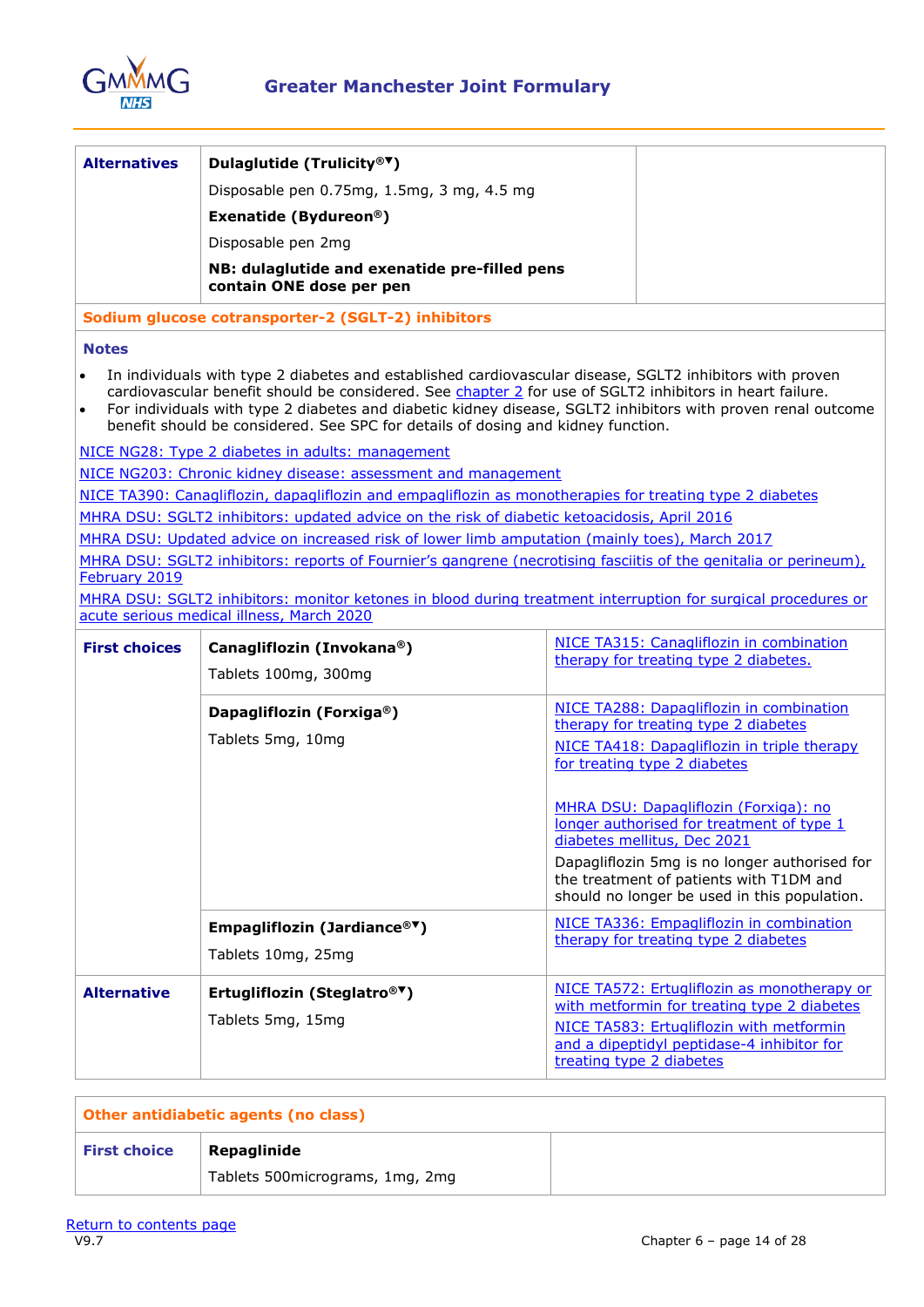

| <b>Alternatives</b>        | Nateglinide                                                                                                                                                                                                                                                                                                                                                                                                                                                       |                                                                                       |  |
|----------------------------|-------------------------------------------------------------------------------------------------------------------------------------------------------------------------------------------------------------------------------------------------------------------------------------------------------------------------------------------------------------------------------------------------------------------------------------------------------------------|---------------------------------------------------------------------------------------|--|
|                            | Tablets 60mg, 120mg, 180mg                                                                                                                                                                                                                                                                                                                                                                                                                                        |                                                                                       |  |
| <b>Additional notes</b>    |                                                                                                                                                                                                                                                                                                                                                                                                                                                                   |                                                                                       |  |
| impairment.                | Nateglinide only licensed for use in combination with metformin. Cautioned in moderate hepatic                                                                                                                                                                                                                                                                                                                                                                    |                                                                                       |  |
| $\bullet$                  | Repaglinide can be given as monotherapy or in combination with metformin. It should be avoided in<br>patients >75 years old and in patients with severe liver disease.                                                                                                                                                                                                                                                                                            |                                                                                       |  |
| <b>Subsection</b>          | <b>Diabetic ketoacidosis</b><br>6.1.3                                                                                                                                                                                                                                                                                                                                                                                                                             |                                                                                       |  |
|                            | Refer to national diabetic ketoacidosis guidance for management of this condition:                                                                                                                                                                                                                                                                                                                                                                                |                                                                                       |  |
|                            | The Management of Diabetic acidosis (full report)                                                                                                                                                                                                                                                                                                                                                                                                                 |                                                                                       |  |
| <b>Subsection</b>          | 6.1.4<br><b>Treatment of hypoglycaemia</b>                                                                                                                                                                                                                                                                                                                                                                                                                        |                                                                                       |  |
| <b>First choice</b>        | Patients will normally be able to recognise and self-treat hypoglycaemia themselves with fast<br>acting carbohydrate - e.g. 2 teaspoons of sugar, small glass of fruit juice, Coca-Cola <sup>®</sup> or<br>Lucozade® Energy Original or 4 glucose tablets. This would be followed by the next meal if<br>due or a snack e.g. sandwich, fruit or biscuits.                                                                                                         |                                                                                       |  |
| <b>Alternatives</b>        | GlucoGel <sup>®</sup>                                                                                                                                                                                                                                                                                                                                                                                                                                             |                                                                                       |  |
|                            | Oral gel tube. Pack Size: box of 3 tubes                                                                                                                                                                                                                                                                                                                                                                                                                          | Only to be used in specific                                                           |  |
|                            | (containing 10g of glucose in each 23g tube)                                                                                                                                                                                                                                                                                                                                                                                                                      | circumstances as most patients will<br>be able to take oral sugar                     |  |
|                            | GlucaGen <sup>®</sup> Hypokit                                                                                                                                                                                                                                                                                                                                                                                                                                     |                                                                                       |  |
|                            | Injection: 1mg                                                                                                                                                                                                                                                                                                                                                                                                                                                    | If the patient is unconscious or                                                      |  |
|                            | NB: Family members can be taught to inject<br>GlucaGen® in emergencies where the patient<br>becomes unconscious during a hypoglycaemic event.                                                                                                                                                                                                                                                                                                                     | experiencing frequent hypoglycaemic<br>episodes (this may be an option<br>first-line) |  |
| <b>Subsection</b>          | 6.1.5<br><b>Treatment of diabetic neuropathy</b>                                                                                                                                                                                                                                                                                                                                                                                                                  |                                                                                       |  |
| <b>Diabetic neuropathy</b> |                                                                                                                                                                                                                                                                                                                                                                                                                                                                   |                                                                                       |  |
| <b>Adults</b>              | See chapter 4 section 4.7.3 (Neuropathic pain), and GMMMG Guideline for Primary Care: Neuropathic Pain in                                                                                                                                                                                                                                                                                                                                                         |                                                                                       |  |
| <b>Subsection</b>          | 6.1.6<br><b>Diagnostic and monitoring devices for diabetes mellitus</b>                                                                                                                                                                                                                                                                                                                                                                                           |                                                                                       |  |
| <b>Blood monitoring</b>    |                                                                                                                                                                                                                                                                                                                                                                                                                                                                   |                                                                                       |  |
|                            | Each CCG will have their own agreed choice of blood glucose testing meters and corresponding test strips, due<br>to local procurement arrangements.                                                                                                                                                                                                                                                                                                               |                                                                                       |  |
|                            | <b>GMMMG recommendation on FreeStyle Libre Flash Glucose Monitoring System</b>                                                                                                                                                                                                                                                                                                                                                                                    |                                                                                       |  |
| hypoglycaemia.             | DVLA current quidance states there must be appropriate blood glucose monitoring for patients receiving insulin<br>therapy. This has been defined by the Secretary of State's Honorary Medical Advisory Panel on Driving and<br>Diabetes as no more than 2 hours before the start of the first journey and every 2 hours while driving. DVLA<br>also provides advice for testing for blood glucose for patients receiving medication with a higher risk of causing |                                                                                       |  |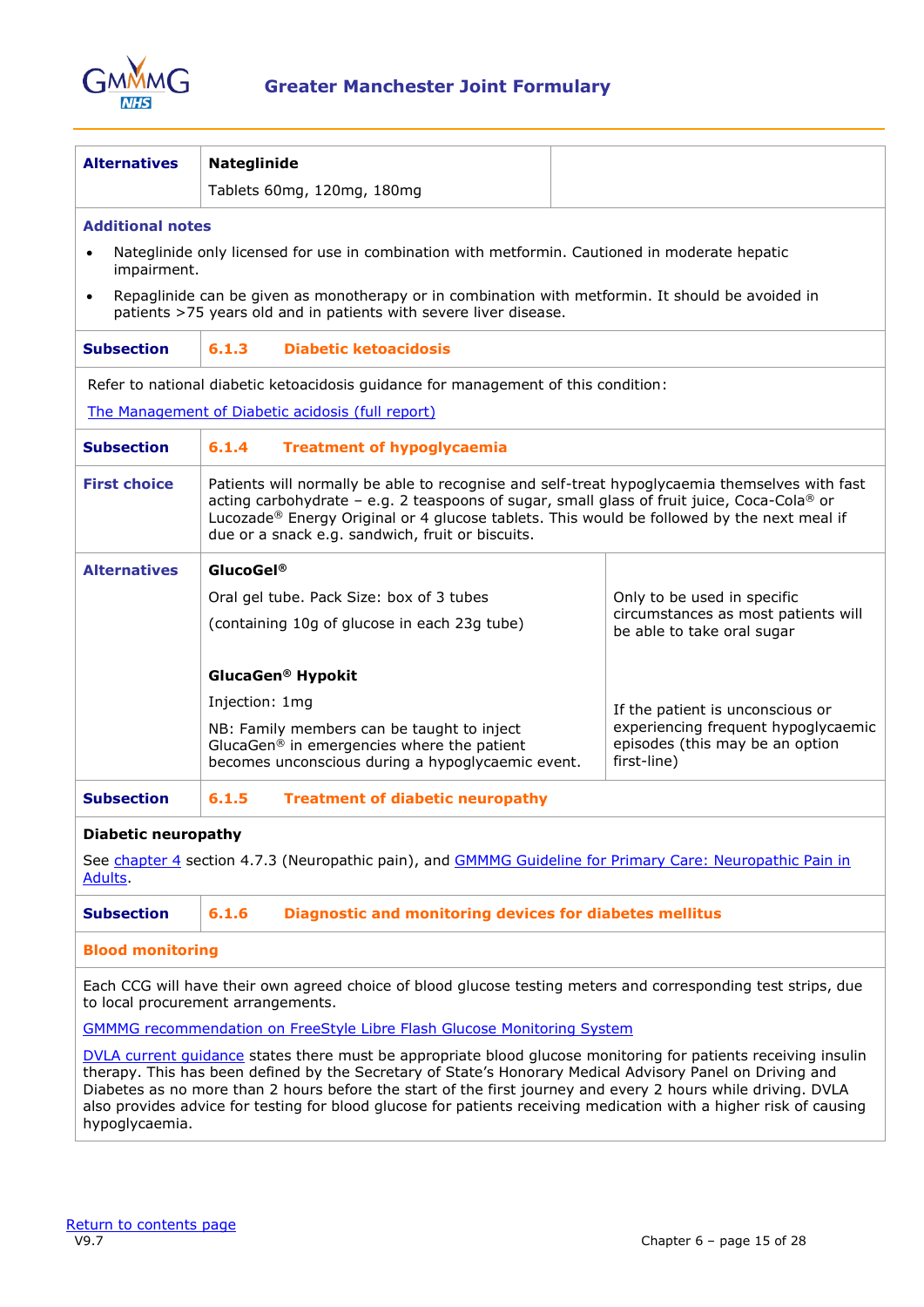

| <b>Urinalysis - Glucose</b> |                                                                                                                 |  |
|-----------------------------|-----------------------------------------------------------------------------------------------------------------|--|
|                             | <b>Diastix®</b>                                                                                                 |  |
| Urinalysis - Ketones        |                                                                                                                 |  |
|                             | Ketostix®<br>N.B. Tests for ketones by patients are rarely required unless they become unwell.                  |  |
| <b>Alternatives</b>         | All other test strips should only be used in clinics for<br>proteinuria / microalbuminuria and renal screening. |  |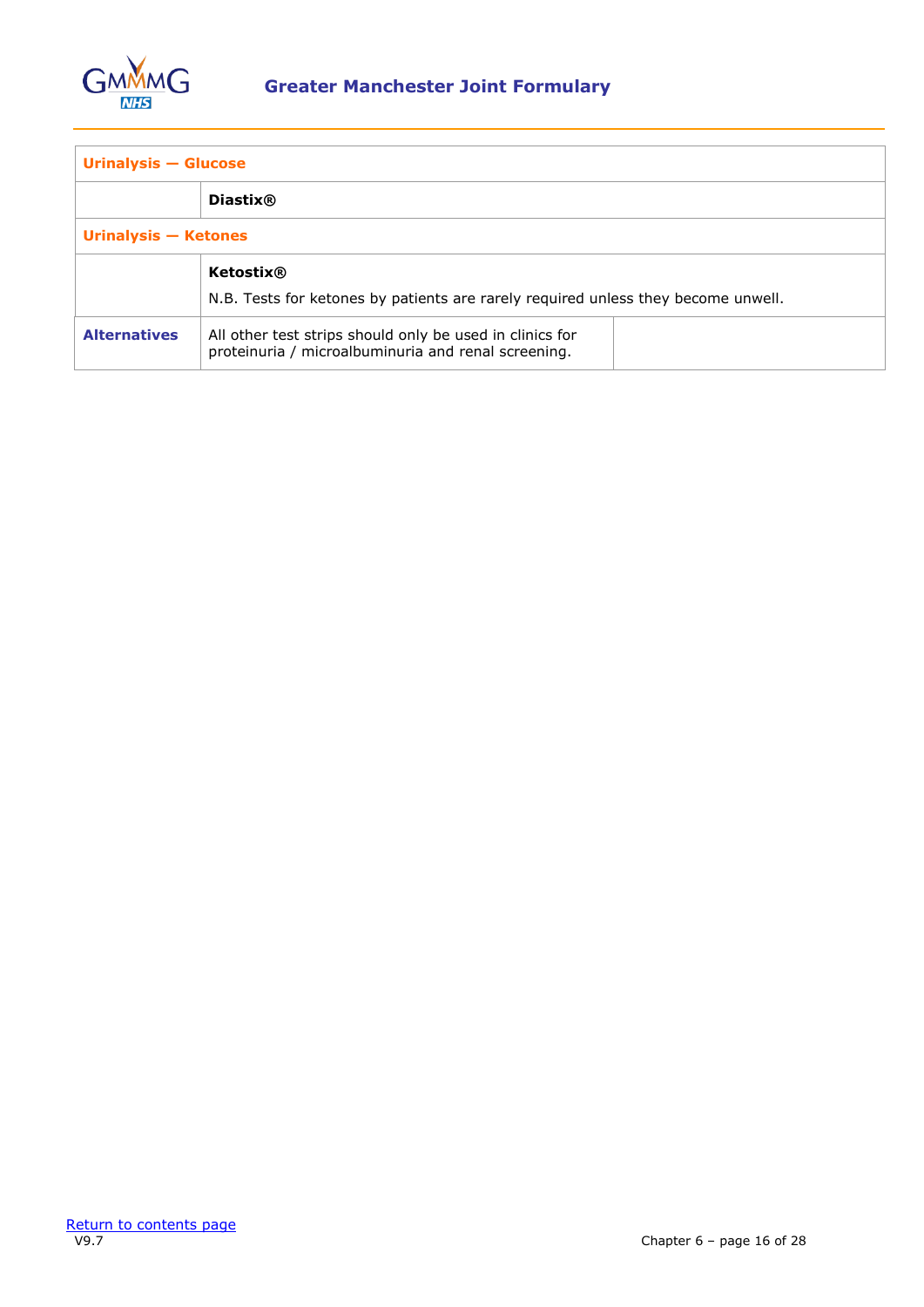

<span id="page-16-0"></span>

| <b>Chapter</b>                                                                                                                                                                                                                                                                                                                                                                                                                                                                                                    | 6<br><b>Endocrine</b>                                                                                                     |                                                                                                                                                                                                                                                                                                                                                     |                                |                                                                                                                                                                  |
|-------------------------------------------------------------------------------------------------------------------------------------------------------------------------------------------------------------------------------------------------------------------------------------------------------------------------------------------------------------------------------------------------------------------------------------------------------------------------------------------------------------------|---------------------------------------------------------------------------------------------------------------------------|-----------------------------------------------------------------------------------------------------------------------------------------------------------------------------------------------------------------------------------------------------------------------------------------------------------------------------------------------------|--------------------------------|------------------------------------------------------------------------------------------------------------------------------------------------------------------|
| <b>Section</b>                                                                                                                                                                                                                                                                                                                                                                                                                                                                                                    | 6.2<br><b>Thyroid and antithyroid drugs</b>                                                                               |                                                                                                                                                                                                                                                                                                                                                     |                                |                                                                                                                                                                  |
| <b>Subsection</b>                                                                                                                                                                                                                                                                                                                                                                                                                                                                                                 | 6.2.1<br><b>Thyroid hormones</b>                                                                                          |                                                                                                                                                                                                                                                                                                                                                     |                                |                                                                                                                                                                  |
|                                                                                                                                                                                                                                                                                                                                                                                                                                                                                                                   |                                                                                                                           | NICE NG145: Thyroid disease: assessment and management                                                                                                                                                                                                                                                                                              |                                |                                                                                                                                                                  |
| <b>First choice</b>                                                                                                                                                                                                                                                                                                                                                                                                                                                                                               |                                                                                                                           | Levothyroxine<br>Tablets 25 microgram, 50 microgram, 100 microgram                                                                                                                                                                                                                                                                                  |                                | MHRA DSU: Levothyroxine: new<br>prescribing advice for patients who<br>experience symptoms on switching<br>between different levothyroxine<br>products, May 2021 |
| <b>Grey drugs</b>                                                                                                                                                                                                                                                                                                                                                                                                                                                                                                 | Liothyronine                                                                                                              |                                                                                                                                                                                                                                                                                                                                                     |                                | Gn following specialist initiation                                                                                                                               |
| Items which<br>Where levothyroxine has failed, endocrinologists<br>treating patients under the NHS may recommend<br>are listed as<br>liothyronine in exceptional circumstances for individual<br>Grey are<br>patients after a carefully audited trial of at least 3<br>deemed not<br>months duration, in line with BTA guidance. Such<br>suitable for<br>patients should be reviewed at least annually by their<br>routine<br>NHS Endocrinologist.<br>prescribing but<br>may be<br>suitable for a<br>Liothyronine |                                                                                                                           |                                                                                                                                                                                                                                                                                                                                                     | Criterion 2 (see RAG list)     |                                                                                                                                                                  |
| defined patient<br>population                                                                                                                                                                                                                                                                                                                                                                                                                                                                                     | Hypothyroid crisis and short-term use post-thyroid                                                                        |                                                                                                                                                                                                                                                                                                                                                     | <b>R</b> for new patients only |                                                                                                                                                                  |
|                                                                                                                                                                                                                                                                                                                                                                                                                                                                                                                   | surgery only                                                                                                              |                                                                                                                                                                                                                                                                                                                                                     | Criterion 2 (see RAG list)     |                                                                                                                                                                  |
| <b>Do Not</b><br><b>Prescribe</b>                                                                                                                                                                                                                                                                                                                                                                                                                                                                                 | Liothyronine combination products and unlicensed<br>thyroid extract products<br>Including Armour Thyroid and ERFA Thyroid |                                                                                                                                                                                                                                                                                                                                                     | Criterion 2 (see RAG list)     |                                                                                                                                                                  |
|                                                                                                                                                                                                                                                                                                                                                                                                                                                                                                                   | Liothyronine                                                                                                              |                                                                                                                                                                                                                                                                                                                                                     | Criterion 2 (see RAG list)     |                                                                                                                                                                  |
|                                                                                                                                                                                                                                                                                                                                                                                                                                                                                                                   |                                                                                                                           | For resistant depression. There is very limited evidence<br>for thyroid hormones in depression. Where thyroid<br>hormones are necessary due to hypothyroidism,<br>treatment should be initiated with standard<br>levothyroxine. All psychiatric patients currently<br>receiving liothyronine should be reviewed by a<br>consultant NHS psychiatrist |                                |                                                                                                                                                                  |
|                                                                                                                                                                                                                                                                                                                                                                                                                                                                                                                   |                                                                                                                           |                                                                                                                                                                                                                                                                                                                                                     |                                | See: NHSE quidance on items not<br>for routine prescribing in primary<br>care, and<br>RMOC Guidance on Liothyronine                                              |
| <b>Additional notes</b>                                                                                                                                                                                                                                                                                                                                                                                                                                                                                           |                                                                                                                           |                                                                                                                                                                                                                                                                                                                                                     |                                |                                                                                                                                                                  |
|                                                                                                                                                                                                                                                                                                                                                                                                                                                                                                                   |                                                                                                                           | Micrograms should not be abbreviated                                                                                                                                                                                                                                                                                                                |                                |                                                                                                                                                                  |
| <b>Subsection</b>                                                                                                                                                                                                                                                                                                                                                                                                                                                                                                 | 6.2.2                                                                                                                     | <b>Antithyroid hormones</b>                                                                                                                                                                                                                                                                                                                         |                                |                                                                                                                                                                  |
| <b>First choice</b>                                                                                                                                                                                                                                                                                                                                                                                                                                                                                               | Carbimazole                                                                                                               |                                                                                                                                                                                                                                                                                                                                                     |                                |                                                                                                                                                                  |
|                                                                                                                                                                                                                                                                                                                                                                                                                                                                                                                   |                                                                                                                           | Tablets 5mg, 20mg                                                                                                                                                                                                                                                                                                                                   |                                |                                                                                                                                                                  |
| <b>Alternatives</b>                                                                                                                                                                                                                                                                                                                                                                                                                                                                                               |                                                                                                                           | Propylthiouracil                                                                                                                                                                                                                                                                                                                                    |                                |                                                                                                                                                                  |
|                                                                                                                                                                                                                                                                                                                                                                                                                                                                                                                   | Tablets 50mg                                                                                                              |                                                                                                                                                                                                                                                                                                                                                     |                                | <b>Gn</b> following specialist initiation<br>Prescribing to remain with specialist care                                                                          |
|                                                                                                                                                                                                                                                                                                                                                                                                                                                                                                                   |                                                                                                                           |                                                                                                                                                                                                                                                                                                                                                     | until stable.                  | <b>CKS: propylthiouracil cautions and</b>                                                                                                                        |

[contraindications. Adverse effects include](https://cks.nice.org.uk/topics/hyperthyroidism/prescribing-information/propylthiouracil/) 

[hepatitis, hepatic failure.](https://cks.nice.org.uk/topics/hyperthyroidism/prescribing-information/propylthiouracil/)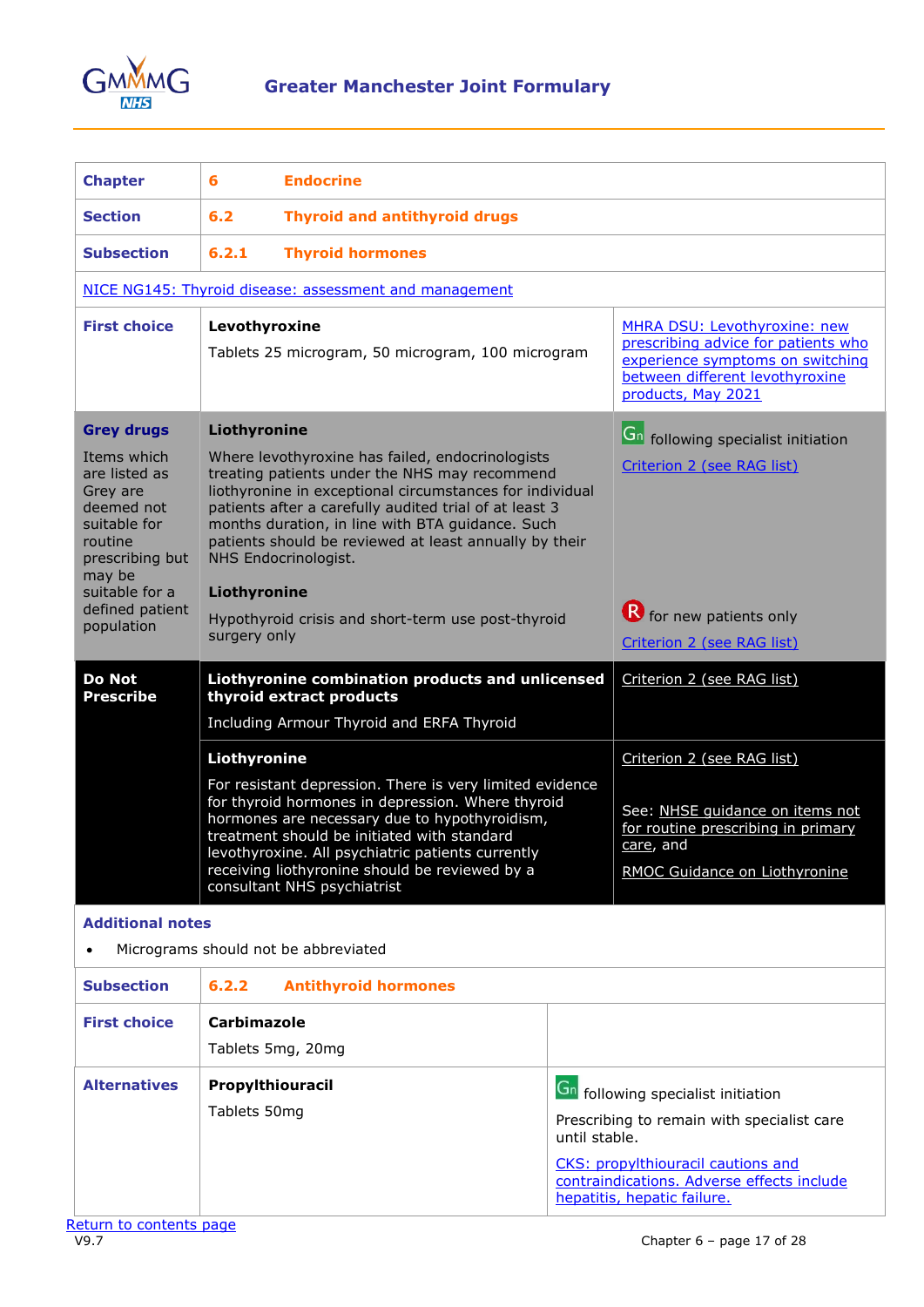

<span id="page-17-0"></span>

| <b>Chapter</b>                                                                                                                | <b>Endocrine</b><br>6                                                                                                                                                                              |                                                                                                                                                                             |  |  |
|-------------------------------------------------------------------------------------------------------------------------------|----------------------------------------------------------------------------------------------------------------------------------------------------------------------------------------------------|-----------------------------------------------------------------------------------------------------------------------------------------------------------------------------|--|--|
| <b>Section</b>                                                                                                                | 6.3<br><b>Corticosteroids</b>                                                                                                                                                                      |                                                                                                                                                                             |  |  |
| <b>Subsection</b>                                                                                                             | 6.3.1<br><b>Replacement therapy</b>                                                                                                                                                                |                                                                                                                                                                             |  |  |
| <b>First choice</b>                                                                                                           | <b>Fludrocortisone acetate</b><br>Tablets (scored) 100 micrograms                                                                                                                                  | When prescribing fludrocortisone do not<br>abbreviate micrograms.                                                                                                           |  |  |
| <b>Subsection</b>                                                                                                             | 6.3.2<br><b>Glucocorticoid therapy</b>                                                                                                                                                             |                                                                                                                                                                             |  |  |
| <b>First choice</b>                                                                                                           | Prednisolone (NOT enteric coated)<br>Tablets 1mg, 5mg, 25mg                                                                                                                                        |                                                                                                                                                                             |  |  |
| Hydrocortisone<br>Tablets 10mg, 20mg<br>Injection (as sodium phosphate) 100mg in 1ml<br>Injection (as sodium succinate) 100mg |                                                                                                                                                                                                    | MHRA DSU: Hydrocortisone muco-<br>adhesive buccal tablets: should not be<br>used off-label for adrenal insufficiency in<br>children due to serious risks (December<br>2018) |  |  |
|                                                                                                                               | <b>Dexamethasone</b><br>Tablets 500 microgram, 2mg<br>Injection (as sodium phosphate) 4mg/ml<br>Oral solution SF 2mg/5ml                                                                           |                                                                                                                                                                             |  |  |
| <b>Alternatives</b>                                                                                                           | <b>Betamethasone</b><br>Injection 4mg in 1ml<br>Soluble tablets 500 microgram                                                                                                                      |                                                                                                                                                                             |  |  |
|                                                                                                                               | Methylprednisolone<br>Injection (as sodium succinate) 40mg, 125mg,<br>500mg, 1g, 2g (Solu-Medrone)<br>Depot Injection (as acetate - aqueous suspension)<br>40mg/ml (Depo-Medrone)<br>Tablets 100mg | MHRA DSU: Methylprednisolone<br>injectable medicine containing lactose<br>(Solu-Medrone 40 mg): do not use in<br>patients with cows' milk allergy, Oct<br>2017              |  |  |

• Steroid cards should be issued to all patients who are prescribed steroids for longer than 3 weeks.

| <b>Do Not</b><br>Prescribe | <b>Prednisolone enteric coated tablets</b>                         | Criterion 2 (see RAG list) |  |
|----------------------------|--------------------------------------------------------------------|----------------------------|--|
|                            | <b>Prednisone MR tablets</b><br>$(e.g.$ Lodotra <sup>®</sup> )     | Criterion 2 (see RAG list) |  |
|                            | <b>Hydrocortisone MR tablets</b><br>(e.g. Plenadren <sup>®</sup> ) | Criterion 2 (see RAG list) |  |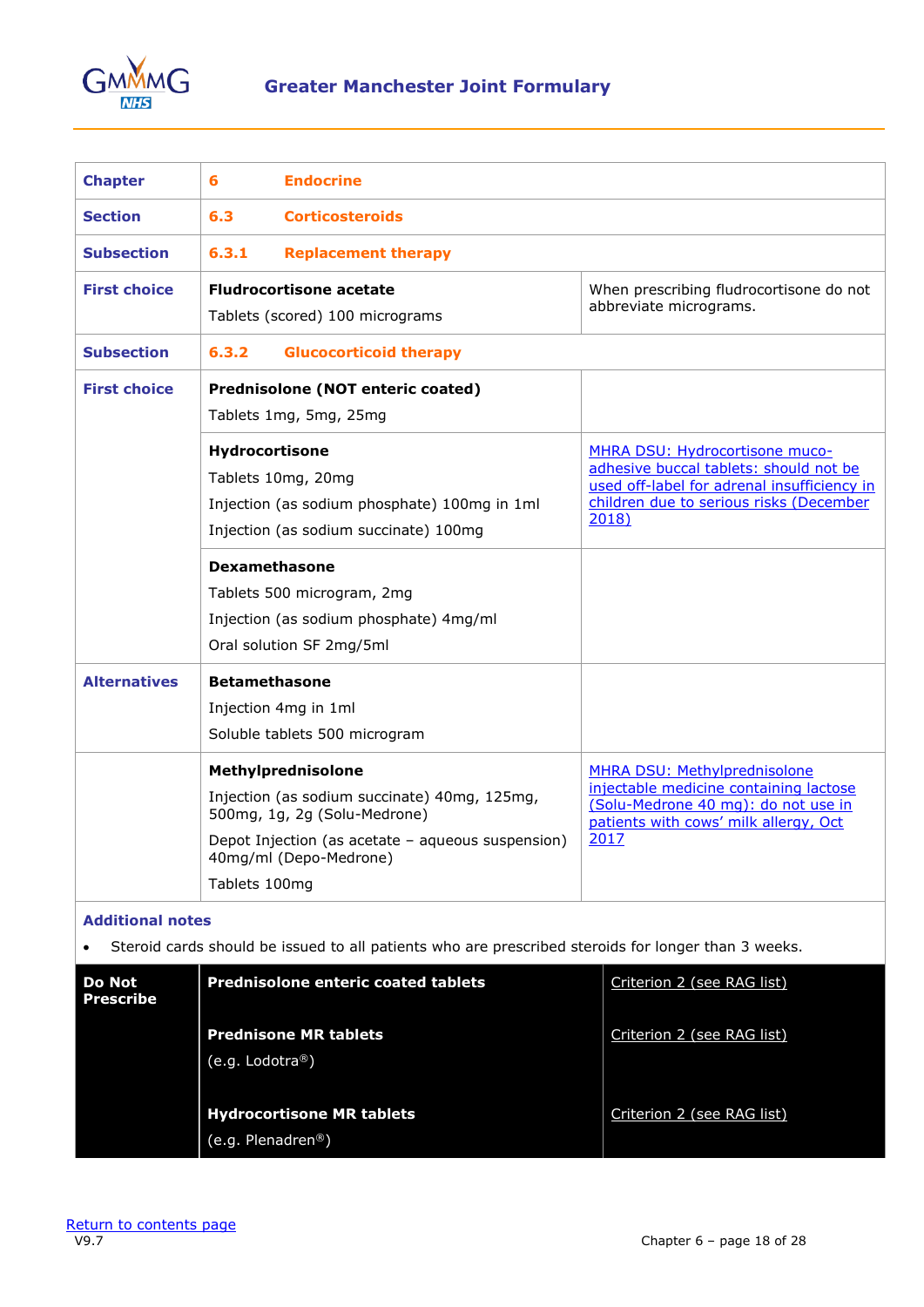

<span id="page-18-0"></span>

| <b>Chapter</b>    | 6     | <b>Endocrine</b>                                |
|-------------------|-------|-------------------------------------------------|
| <b>Section</b>    | 6.4   | <b>Sex hormones</b>                             |
| <b>Subsection</b> | 6.4.1 | <b>Female sex hormones and their modulators</b> |
| <b>Subsection</b> |       | 6.4.1.1 Oestrogens and HRT                      |

The MHRA provides information on risks and benefits of HRT: MHRA DSU: [Hormone Replacement Therapy,](https://www.gov.uk/drug-safety-update/hormone-replacement-therapy-updated-advice) [March 2007](https://www.gov.uk/drug-safety-update/hormone-replacement-therapy-updated-advice)

[NICE NG23: Menopause: diagnosis and management](https://www.nice.org.uk/guidance/ng23)

Some low dose preparations only provide relief from menopausal symptoms.

Other preparations offer relief from menopausal symptoms plus osteoporosis prophylaxis – check BNF.

#### **Sequential combined therapy – for women with a uterus**

| <b>Options</b>      | <b>Elleste Duet<sup>®</sup></b><br>Tablets 1mg, 2mg<br>Estradiol 1mg / 2mg<br>plus<br>Estradiol 1mg / 2mg + norethisterone 1mg | Patches should be reserved for use in<br>patients with diabetes, liver disease or<br>severe side effects |
|---------------------|--------------------------------------------------------------------------------------------------------------------------------|----------------------------------------------------------------------------------------------------------|
|                     | Femoston®<br>Tablets 1mg, 2mg<br>Estradiol 1mg / 2 mg<br>plus<br>Estradiol 1 mg/2 mg + dydrogesterone 10 mg                    |                                                                                                          |
|                     | <b>Evorel Sequi®</b><br>Patches<br>Estradiol 50 micrograms<br>plus<br>Estradiol 50 micrograms + norethisterone acetate         |                                                                                                          |
|                     | 170 micrograms<br>Continuous combined therapy - for women with a uterus                                                        |                                                                                                          |
| <b>First choice</b> | Premique® low dose<br><b>Tablets</b><br>conjugated oestrogen 300micrograms +<br>medroxyprogesterone acetate 1.5mg              |                                                                                                          |
| <b>Alternatives</b> | <b>Kliovance®</b><br><b>Tablets</b><br>Estradiol 1mg + norethisterone acetate<br>500micrograms                                 |                                                                                                          |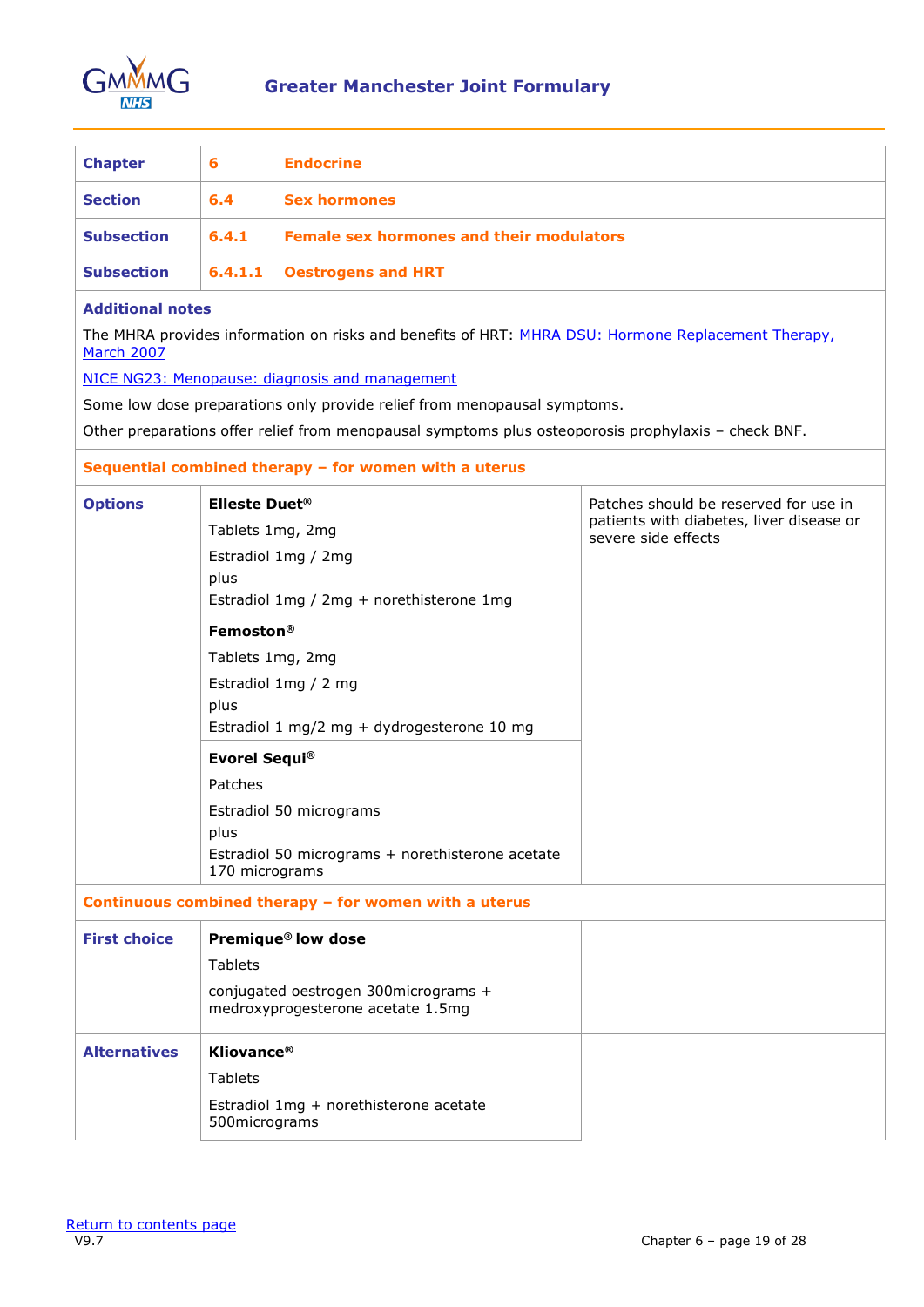

|                                   | Kliofem®                                                                          |                                                                 |
|-----------------------------------|-----------------------------------------------------------------------------------|-----------------------------------------------------------------|
|                                   | <b>Tablets</b>                                                                    |                                                                 |
|                                   | Estradiol 2mg + norethisterone acetate 1mg                                        |                                                                 |
|                                   | Femoston conti <sup>®</sup>                                                       |                                                                 |
|                                   | <b>Tablets</b>                                                                    |                                                                 |
|                                   | Estradiol 0.5mg + dydrogesterone 2.5mg                                            |                                                                 |
|                                   | Estradiol 1mg + dydrogesterone 5.0mg                                              |                                                                 |
|                                   | Evorel conti <sup>®</sup>                                                         | Patches should be reserved for use in                           |
|                                   | Patches                                                                           | patients with diabetes, liver disease or<br>severe side effects |
|                                   | Estradiol 50micrograms/24 hours + norethisterone<br>acetate 170micrograms/24hours |                                                                 |
| <b>Do Not</b><br><b>Prescribe</b> | <b>Bazedoxifene/conjugated oestrogens</b><br>Modified release tablets (Duavive®)  | Criterion 1 (see RAG list)                                      |
|                                   | Unopposed oestrogen - for women without a uterus                                  |                                                                 |
| <b>First choice</b>               | <b>Premarin®</b>                                                                  |                                                                 |
|                                   | <b>Tablets</b>                                                                    |                                                                 |
|                                   | Conjugated oestrogen 300micrograms,<br>625micrograms, 1.25mg                      |                                                                 |
| <b>Alternatives</b>               | Elleste-Solo®                                                                     |                                                                 |
|                                   | <b>Tablets</b>                                                                    |                                                                 |
|                                   | Estradiol 1mg, 2mg                                                                |                                                                 |
|                                   | Evorel®                                                                           | Patches should be reserved for use in                           |
|                                   | Patches                                                                           | patients with diabetes, liver disease or<br>severe side effects |
|                                   | Estradiol 25, 50, 75, 100micrograms                                               |                                                                 |
| <b>Others</b>                     |                                                                                   |                                                                 |
|                                   | Raloxifene hydrochloride                                                          | NICE TA161: Osteoporosis - secondary                            |
|                                   | Tablets 60mg                                                                      | prevention including strontium                                  |
| <b>Subsection</b>                 | Progestogens and progesterone receptor modulators<br>6.4.1.2.                     |                                                                 |
|                                   | Medroxyprogesterone acetate                                                       |                                                                 |
|                                   | Tablets 2.5mg, 5mg, 10mg                                                          |                                                                 |
|                                   | <b>Norethisterone</b>                                                             |                                                                 |
|                                   | Tablets 5mg                                                                       |                                                                 |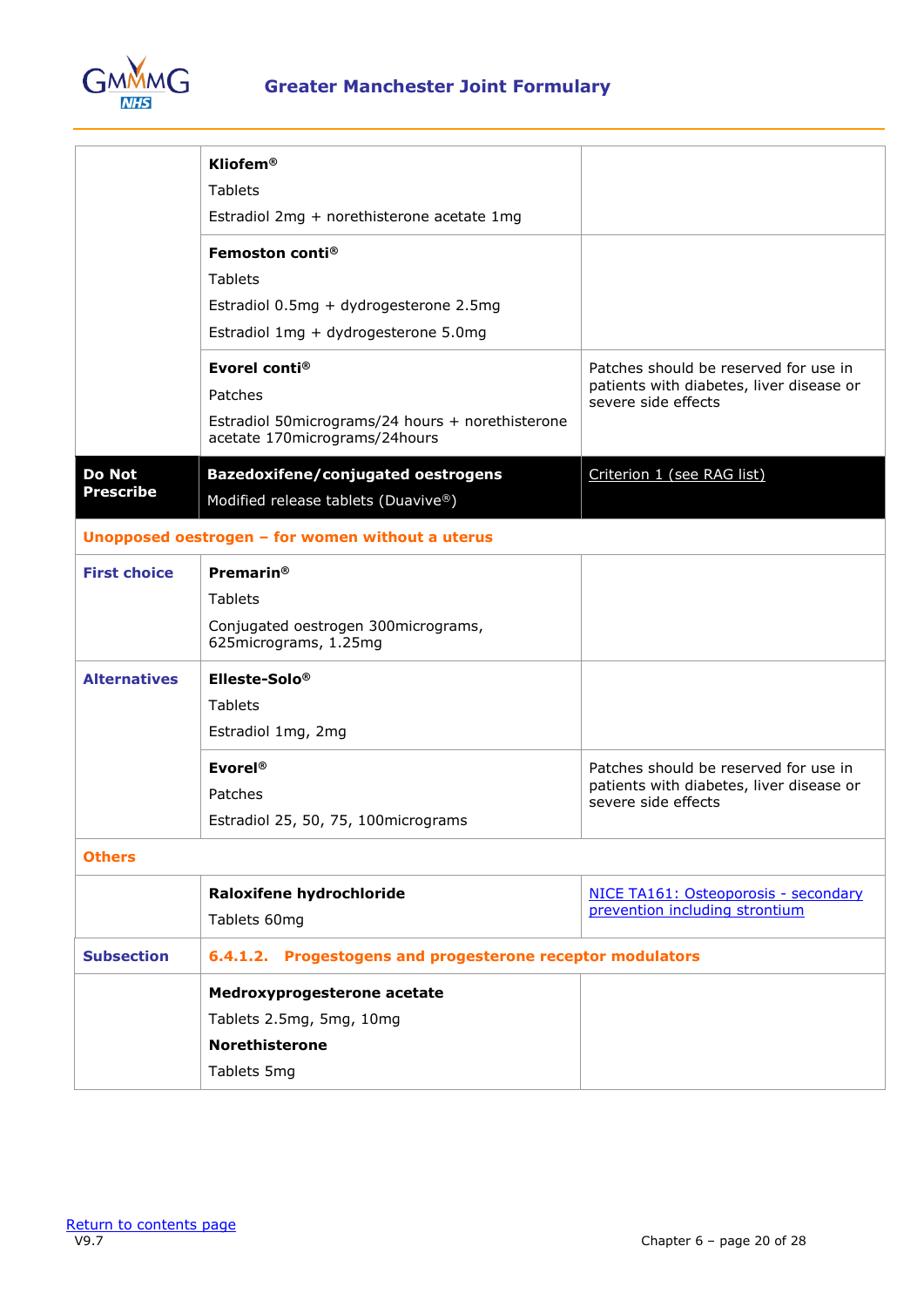

#### **Progesterone receptor modulators**

#### **Ulipristal acetate**

Tablets 5mg (Esmya®)

For the intermittent treatment of moderate to severe symptoms of uterine fibroids in adult women who have not reached menopause when uterine fibroid embolisation and/or surgical treatment options are not suitable or have failed.

# **R**

[MHRA DSU, Ulipristal acetate 5mg](https://www.gov.uk/drug-safety-update/ulipristal-acetate-5mg-esmya-further-restrictions-due-to-risk-of-serious-liver-injury)  [\(Esmya\): further restrictions due to](https://www.gov.uk/drug-safety-update/ulipristal-acetate-5mg-esmya-further-restrictions-due-to-risk-of-serious-liver-injury)  [risk of serious liver injury, Feb 2021](https://www.gov.uk/drug-safety-update/ulipristal-acetate-5mg-esmya-further-restrictions-due-to-risk-of-serious-liver-injury)

[NICE NG88: Heavy menstrual](https://www.nice.org.uk/guidance/ng88)  [bleeding: assessment and](https://www.nice.org.uk/guidance/ng88)  [management](https://www.nice.org.uk/guidance/ng88)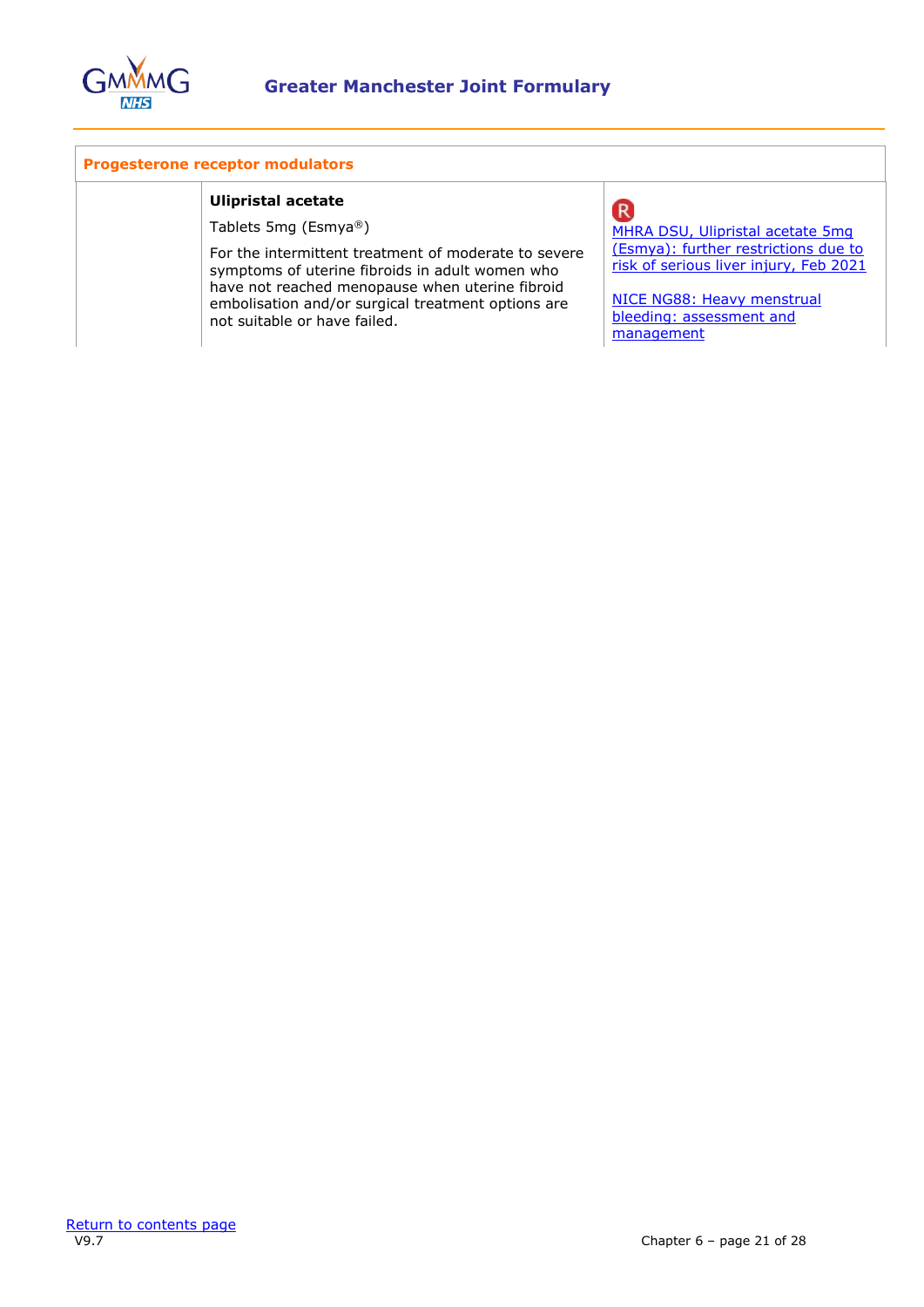

| <b>Subsection</b>                                                                                                                                                                      | 6.4.2.<br><b>Male sex hormones and antagonists</b>                                                                                                                                                                                                                                                                                                                                                                                             |                                                                                                                                            |  |  |
|----------------------------------------------------------------------------------------------------------------------------------------------------------------------------------------|------------------------------------------------------------------------------------------------------------------------------------------------------------------------------------------------------------------------------------------------------------------------------------------------------------------------------------------------------------------------------------------------------------------------------------------------|--------------------------------------------------------------------------------------------------------------------------------------------|--|--|
| <b>Testosterone and esters</b>                                                                                                                                                         |                                                                                                                                                                                                                                                                                                                                                                                                                                                |                                                                                                                                            |  |  |
|                                                                                                                                                                                        | Intramuscular Injection<br>Testosterone enatate 250mg/ml, 1ml amp<br>Testosterone undecanoate 250mg/ml (Nebido®),<br>4ml amp                                                                                                                                                                                                                                                                                                                   | <b>Gn</b> Following specialist advice<br>See information for primary care on<br>testosterone preparations for<br>hypogonadism in adult men |  |  |
|                                                                                                                                                                                        | Implant<br>Testosterone 100mg, 200mg                                                                                                                                                                                                                                                                                                                                                                                                           |                                                                                                                                            |  |  |
|                                                                                                                                                                                        | Gel 60g multi-dose dispenser<br>Testosterone 2% (Tostran®)                                                                                                                                                                                                                                                                                                                                                                                     |                                                                                                                                            |  |  |
|                                                                                                                                                                                        | Gel 30 x 5g sachets<br>Testosterone 1% (50mg/5ml) (Testogel®)                                                                                                                                                                                                                                                                                                                                                                                  |                                                                                                                                            |  |  |
|                                                                                                                                                                                        | Oral<br><b>Testosterone</b> (Restandol®)<br>Capsules 40mg                                                                                                                                                                                                                                                                                                                                                                                      |                                                                                                                                            |  |  |
|                                                                                                                                                                                        | <b>Mesterolone</b><br>Tablets: 25mg                                                                                                                                                                                                                                                                                                                                                                                                            |                                                                                                                                            |  |  |
| <b>Grey drugs</b><br>Items which<br>are listed as<br>Grey are<br>deemed not<br>suitable for<br>routine<br>prescribing but<br>may be<br>suitable for a<br>defined patient<br>population | <b>Testosterone (off-label)</b><br>2% gel 60g multi-dose dispenser (Tostran®)<br>1% gel 30 x 5g sachets (50mg/5ml) (Testogel®)<br>For menopausal women with low sexual desire<br>(hypoactive sexual desire disorder, HSDD), only if HRT<br>alone is not effective.<br>Tostran comes in a multi-dose canister providing<br>measured doses, thus may more easily allow<br>administration of lower doses. Not for use in non-<br>menopausal women | <b>Gn</b> following specialist initiation<br>Criterion 3 (see RAG list)                                                                    |  |  |
| <b>Do Not</b><br><b>Prescribe</b>                                                                                                                                                      | <b>Testosterone patches</b><br>(e.g. Intrinsa®)                                                                                                                                                                                                                                                                                                                                                                                                | Criterion 1 (see RAG list)                                                                                                                 |  |  |
|                                                                                                                                                                                        | Other male sex hormones and antagonists                                                                                                                                                                                                                                                                                                                                                                                                        |                                                                                                                                            |  |  |
|                                                                                                                                                                                        | <b>Finasteride</b><br>Tablets: 5mg                                                                                                                                                                                                                                                                                                                                                                                                             | MHRA DSU (2017): Finasteride: rare<br>reports of depression and suicidal<br>thoughts                                                       |  |  |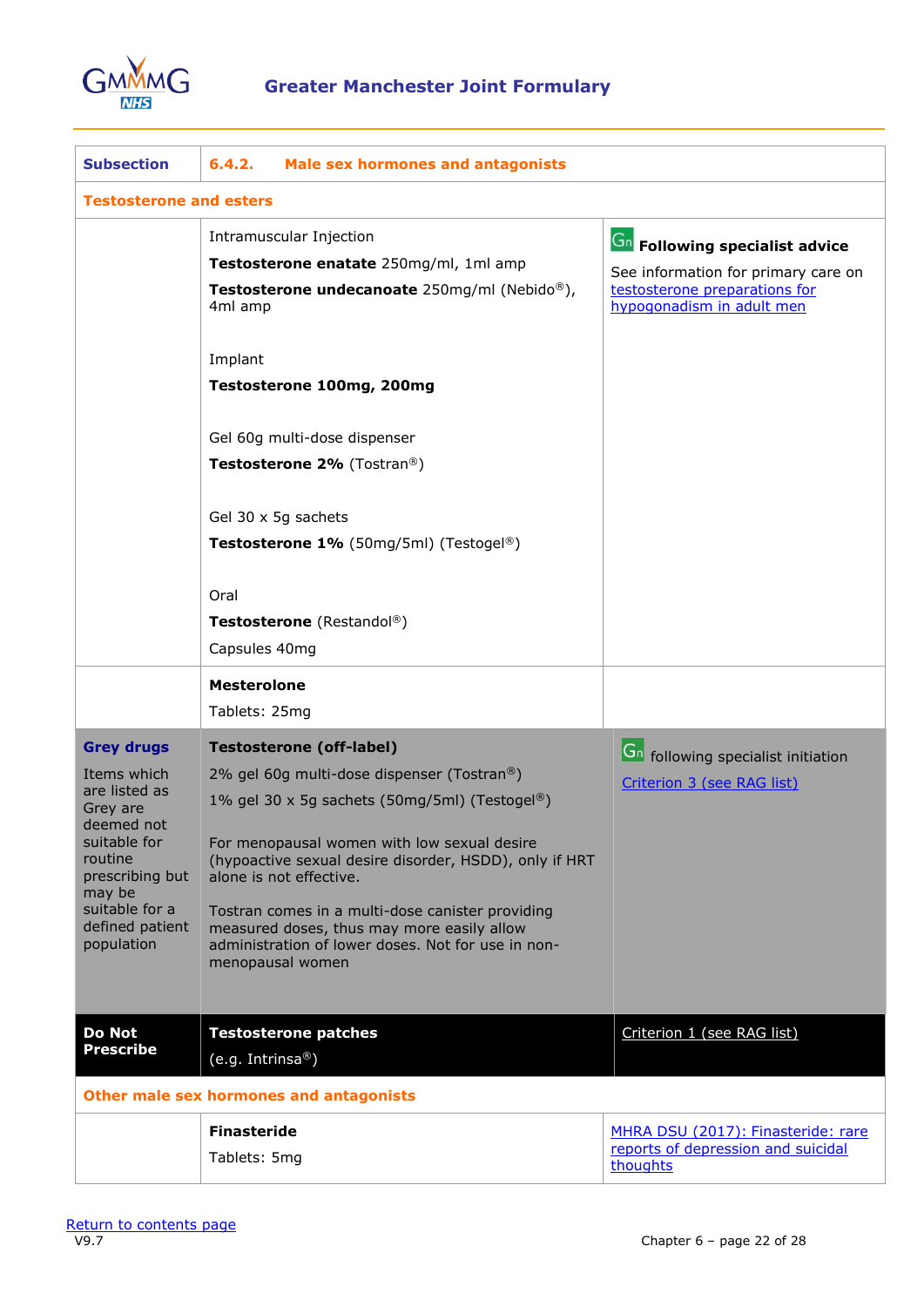

<span id="page-22-0"></span>

| <b>Chapter</b>                             | 6                                                                                                                          | <b>Endocrine</b>                                                                                                                                                         |                                    |  |
|--------------------------------------------|----------------------------------------------------------------------------------------------------------------------------|--------------------------------------------------------------------------------------------------------------------------------------------------------------------------|------------------------------------|--|
| <b>Section</b>                             | <b>Hypothalamic and pituitary hormones and anti-oestrogens</b><br>6.5                                                      |                                                                                                                                                                          |                                    |  |
| <b>Subsection</b>                          | 6.5.1.<br>Hypothalamic and anterior pituitary hormones and anti-oestrogens                                                 |                                                                                                                                                                          |                                    |  |
| <b>Anti-oestrogens</b>                     |                                                                                                                            |                                                                                                                                                                          |                                    |  |
| <b>First choice</b>                        | <b>Clomifene</b>                                                                                                           |                                                                                                                                                                          | R                                  |  |
|                                            | Tablets: 50mg                                                                                                              |                                                                                                                                                                          |                                    |  |
| <b>Additional notes</b><br>$\bullet$       |                                                                                                                            | Clomifene is only indicated for patients in whom ovulatory dysfunction has been demonstrated and other<br>causes of infertility have been excluded or adequately treated |                                    |  |
|                                            |                                                                                                                            | Anterior pituitary hormones - Corticotrophins                                                                                                                            |                                    |  |
|                                            |                                                                                                                            | This section is managed in Specialist care therefore is not considered in this formulary.                                                                                |                                    |  |
|                                            |                                                                                                                            | <b>Anterior pituitary hormones - Gonadotrophins</b>                                                                                                                      |                                    |  |
|                                            |                                                                                                                            | This section is managed in Specialist care therefore is not considered in this formulary.                                                                                |                                    |  |
| <b>Growth hormone</b>                      |                                                                                                                            |                                                                                                                                                                          |                                    |  |
|                                            | Somatropin                                                                                                                 |                                                                                                                                                                          | <b>Gn</b> following specialist     |  |
|                                            | Injection (s/c)                                                                                                            |                                                                                                                                                                          | initiation                         |  |
|                                            |                                                                                                                            | 6mg (16unit cartridge) (Humatrope®)                                                                                                                                      | NICE TA64: Growth hormone          |  |
|                                            |                                                                                                                            | 12mg (36unit cartridge) (Humatrope®)                                                                                                                                     | deficiency (adults) August<br>2003 |  |
|                                            |                                                                                                                            | MiniQuick® injection (s/c)                                                                                                                                               |                                    |  |
|                                            |                                                                                                                            | Genotropin® (MiniQuick®) injection                                                                                                                                       | Adults, except in proven           |  |
|                                            | primary and secondary<br>0.2mg (0.6unit), 0.4mg, 0.6mg, 0.8mg, 1mg, 1.2mg, 1.4mg,<br>hypopituitarism.<br>1.6mg, 1.8mg, 2mg |                                                                                                                                                                          |                                    |  |
| <b>Growth hormone receptor antagonists</b> |                                                                                                                            |                                                                                                                                                                          |                                    |  |
|                                            |                                                                                                                            | <b>Pegvisomant (Somavert®)</b>                                                                                                                                           | <sup>R</sup>                       |  |
|                                            | Injection                                                                                                                  |                                                                                                                                                                          |                                    |  |
|                                            |                                                                                                                            | 10mg, 15mg, 20mg                                                                                                                                                         |                                    |  |
| <b>Hypothalamic hormones</b>               |                                                                                                                            |                                                                                                                                                                          |                                    |  |
|                                            |                                                                                                                            | This section is managed in Specialist care therefore is not considered in this formulary                                                                                 |                                    |  |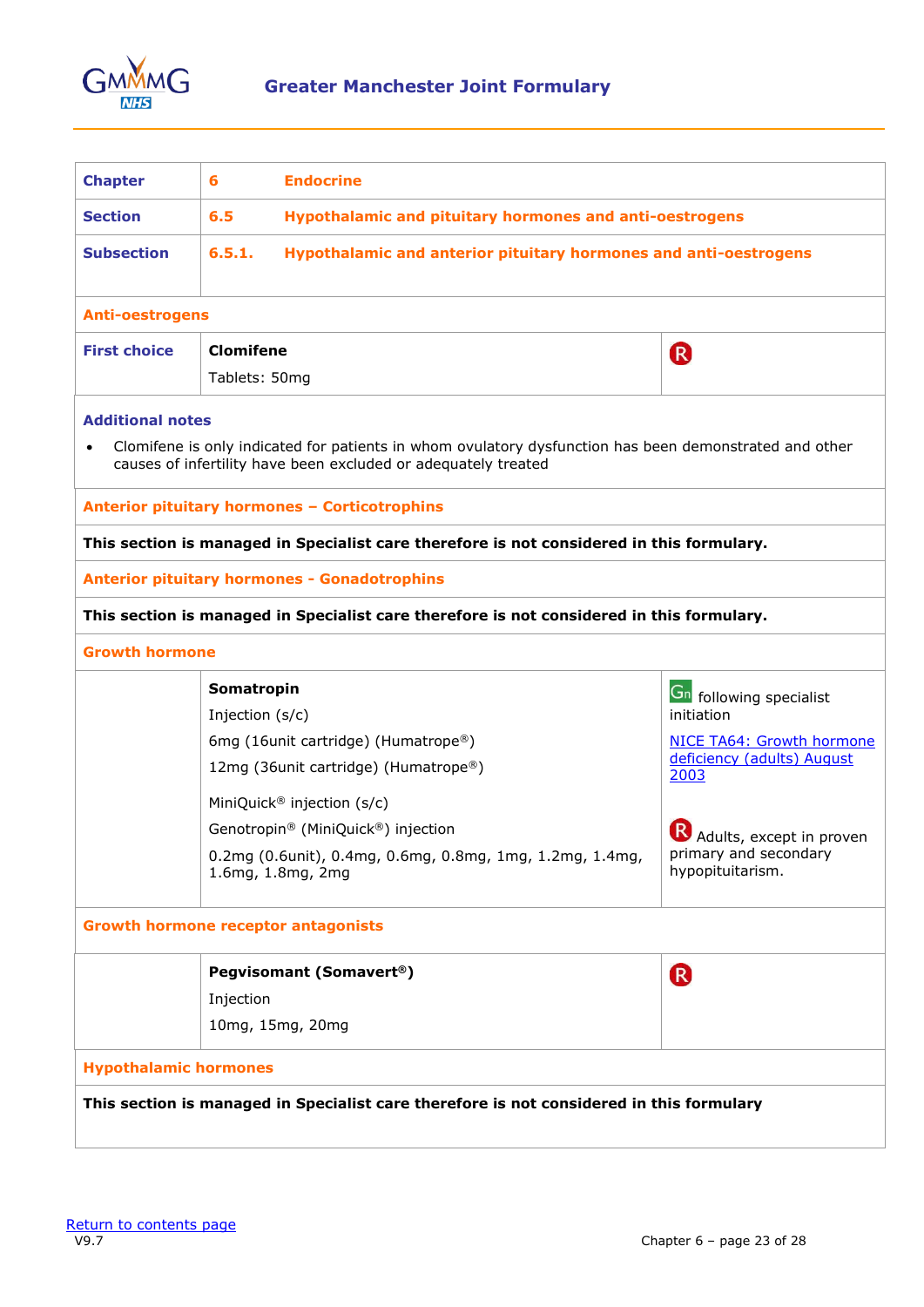

| <b>Subsection</b>       | 6.5.2 Posterior pituitary hormones and antagonists                                                                                                                                                                                                     |                                                                                                         |  |
|-------------------------|--------------------------------------------------------------------------------------------------------------------------------------------------------------------------------------------------------------------------------------------------------|---------------------------------------------------------------------------------------------------------|--|
|                         | <b>Posterior pituitary hormones</b>                                                                                                                                                                                                                    |                                                                                                         |  |
| <b>First choice</b>     | <b>Desmopressin</b><br><b>Tablets</b>                                                                                                                                                                                                                  |                                                                                                         |  |
|                         | 100microgram, 200micrograms                                                                                                                                                                                                                            |                                                                                                         |  |
| <b>Alternatives</b>     | <b>Desmopressin</b><br>Sublingual tablets<br>60 micrograms (DDAVP® melt)<br>120 micrograms (Desmomelt®)<br>$\bullet$<br>240 micrograms (Desmomelt®)<br>$\bullet$<br>Nasal spray 6ml (60 sprays)<br>10 micrograms per metered spray<br>$\bullet$        |                                                                                                         |  |
| <b>Additional notes</b> | MHRA DSU: Desmopressin nasal spray: Removal of the primary nocturnal enuresis (bedwetting)<br>indication, Sept 2007                                                                                                                                    |                                                                                                         |  |
|                         | <b>Antidiuretic hormone antagonists</b>                                                                                                                                                                                                                |                                                                                                         |  |
|                         | <b>Demeclocycline</b><br>For treating hyponatraemia associated with syndrome of<br>inappropriate antidiuretic hormone (SIADH)                                                                                                                          | <b>B</b> for new patients only<br>(October 2021)                                                        |  |
|                         | Tolvaptan <sup><math>\blacktriangledown</math></sup> (Jinarc <sup>®</sup> )<br>For treating autosomal dominant polycystic kidney disease<br>only as per NICE TA358<br><b>Tablets</b><br>15mg, 30mg,<br>45mg and 15mg<br>60mg and 30mg<br>90mg and 30mg | R <sup>1</sup><br>NICE TA358: Tolvaptan for<br>treating autosomal dominant<br>polycystic kidney disease |  |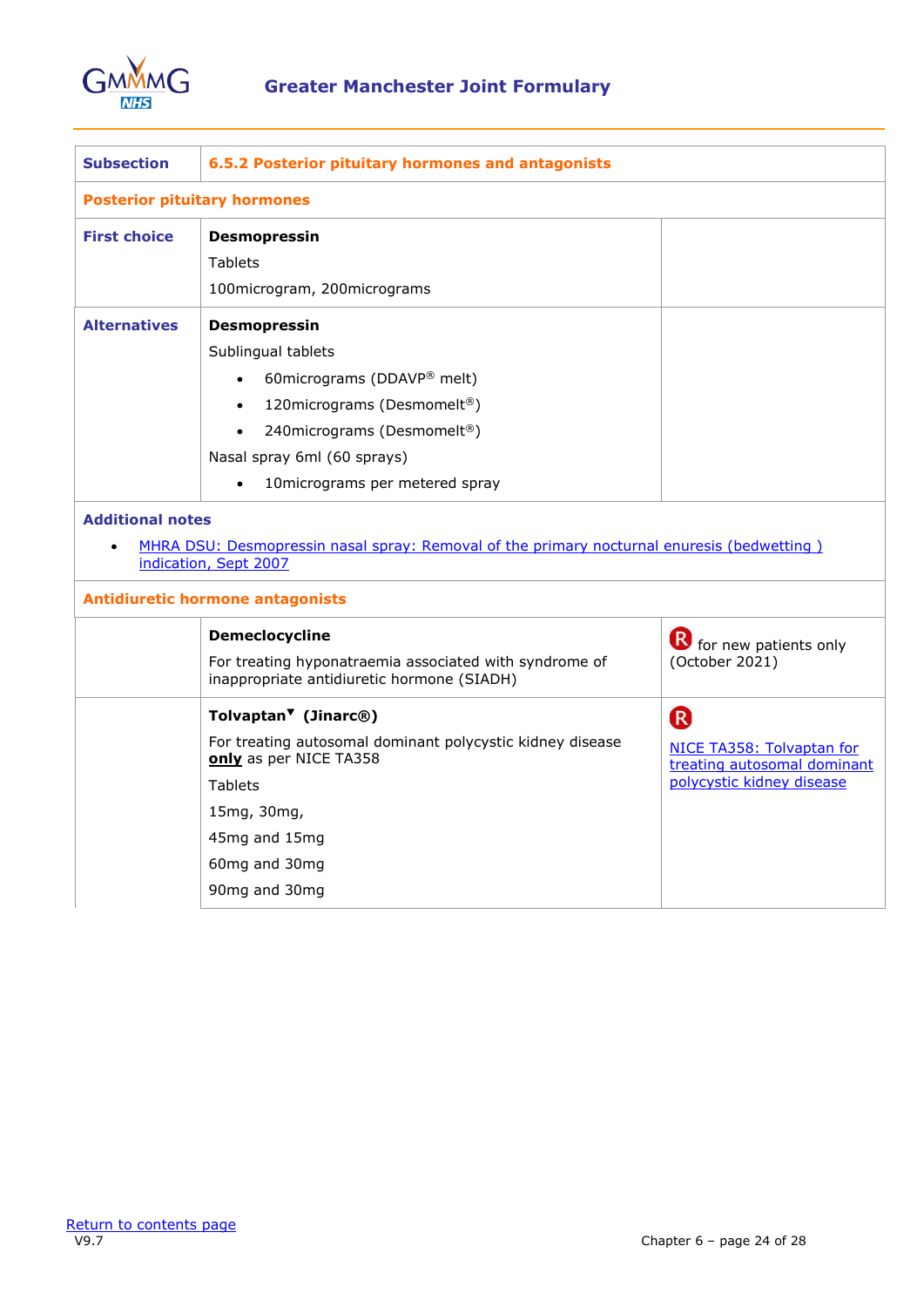

<span id="page-24-0"></span>

| <b>Chapter</b>           | 6                                                                | <b>Endocrine</b>                                                                                                                                                                                                   |                                                                                                                                                                             |
|--------------------------|------------------------------------------------------------------|--------------------------------------------------------------------------------------------------------------------------------------------------------------------------------------------------------------------|-----------------------------------------------------------------------------------------------------------------------------------------------------------------------------|
| <b>Section</b>           | 6.6.<br><b>Drugs affecting bone metabolism</b>                   |                                                                                                                                                                                                                    |                                                                                                                                                                             |
| <b>Subsection</b>        | 6.6.1.                                                           | <b>Calcitonin and parathyroid hormone</b>                                                                                                                                                                          |                                                                                                                                                                             |
| <b>Additional notes:</b> |                                                                  | NICE TA160: Raloxifene for the primary prevention of osteoporotic fragility fractures in postmenopausal women                                                                                                      |                                                                                                                                                                             |
| postmenopausal women     |                                                                  | NICE TA161: Raloxifene and teriparatide for the secondary prevention of osteoporotic fragility fractures in                                                                                                        |                                                                                                                                                                             |
|                          |                                                                  | NICE TA464: Bisphosphonates for treating osteoporosis                                                                                                                                                              |                                                                                                                                                                             |
|                          |                                                                  | MHRA DSU: Bisphosphonates: atypical femoral fractures, June 2011                                                                                                                                                   |                                                                                                                                                                             |
| March 2014               |                                                                  | MHRA DSU: Bisphosphonates: very rare reports of osteonecrosis of the external auditory canal, Dec 2015<br>MHRA DSU: Strontium ranelate: cardiovascular risk-restricted indication and new monitoring requirements, |                                                                                                                                                                             |
| <b>First choice</b>      |                                                                  | Teriparatide (Forsteo®)<br>250micrograms/ml<br>2.4ml pre-filled pens                                                                                                                                               | (R)<br>For Specialist use only<br>NICE TA161: Raloxifene and teriparatide<br>for the secondary prevention of<br>osteoporotic fragility fractures in<br>postmenopausal women |
| <b>Alternatives</b>      |                                                                  | <b>Parathyroid hormone</b><br>Injection $s/c$ : 1.61mg (14 dose)                                                                                                                                                   | For Specialist use only                                                                                                                                                     |
| <b>Subsection</b>        | 6.6.2. Bisphosphonates and other drugs affecting bone metabolism |                                                                                                                                                                                                                    |                                                                                                                                                                             |
| <b>Bisphosphonates</b>   |                                                                  |                                                                                                                                                                                                                    |                                                                                                                                                                             |
| <b>Additional notes:</b> |                                                                  |                                                                                                                                                                                                                    |                                                                                                                                                                             |
|                          |                                                                  | NICE TA464: Bisphosphonates for treating osteoporosis                                                                                                                                                              |                                                                                                                                                                             |
| <b>First choice</b>      | Alendronic acid                                                  | Tablet: 70mg (once weekly preparation)                                                                                                                                                                             | G <sub>n</sub><br>NB: not licensed for use in men, but this<br>is common practice                                                                                           |
| <b>Alternatives</b>      | <b>Risedronate</b>                                               | Tablet: 35mg (once weekly preparation)                                                                                                                                                                             | G <sub>n</sub>                                                                                                                                                              |
|                          | <b>Ibandronic acid</b><br>Tablets: 150 mg                        | Solution for injection: 3 mg/3mL                                                                                                                                                                                   | $Gn$ tablets<br>Solution for injection                                                                                                                                      |
|                          | Tablets: 800mg                                                   | Sodium clodronate                                                                                                                                                                                                  | <b>Specialist initiation only</b>                                                                                                                                           |
|                          | <b>Zoledronic acid</b>                                           | Solution for infusion vial: 4mg/5ml<br>Infusion bottles: 4mg/100ml, 5mg/100ml                                                                                                                                      | (R)<br>Specialist use only                                                                                                                                                  |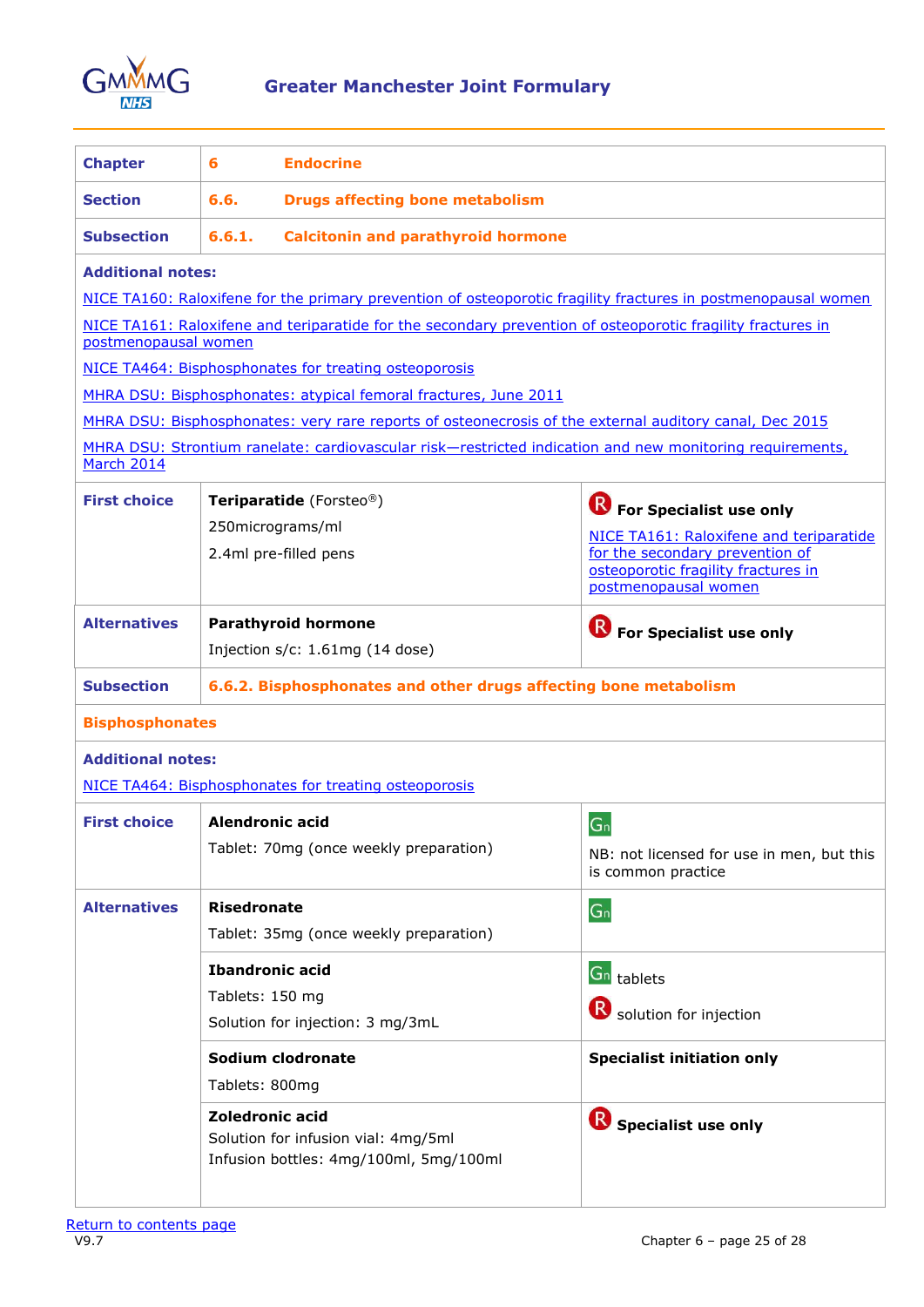

| <b>Do Not</b><br><b>Prescribe</b>                                                                                           | Alendronic acid with vitamin D<br><b>Tablets</b>                                                                                 | Criterion 2 (see RAG list)                                                                                                                         |  |
|-----------------------------------------------------------------------------------------------------------------------------|----------------------------------------------------------------------------------------------------------------------------------|----------------------------------------------------------------------------------------------------------------------------------------------------|--|
|                                                                                                                             | Other drugs affecting bone metabolism                                                                                            |                                                                                                                                                    |  |
|                                                                                                                             | <b>Denosumab</b> (Prolia®) - Osteoporosis in men &<br>women<br>Injection s/c<br>$60$ mg/ml x 1ml                                 | A<br>MHRA DSU: Denosumab 60mg (Prolia):<br>should not be used in patients under 18<br>years due to the risk of serious<br>hypercalcaemia, May 2022 |  |
|                                                                                                                             | <b>Denosumab</b> (Xgeva® <sup><math>\blacktriangledown</math></sup> ) - Oncology indication<br>Injection s/c<br>120mg/ml x 1.7ml | $\left( \mathsf{R}\right)$<br><b>Specialist use only</b>                                                                                           |  |
| <b>Additional notes:</b>                                                                                                    |                                                                                                                                  |                                                                                                                                                    |  |
| NICE TA204: Denosumab - Osteoporotic fractures<br>$\bullet$                                                                 |                                                                                                                                  |                                                                                                                                                    |  |
| MHRA DSU: denosumab, Feb 2013                                                                                               |                                                                                                                                  |                                                                                                                                                    |  |
| MHRA DSU: denosumab, Sept 2014                                                                                              |                                                                                                                                  |                                                                                                                                                    |  |
| MHRA DSU: denosumab and osteonecrosis of the jaw, July 2015                                                                 |                                                                                                                                  |                                                                                                                                                    |  |
| MHRA DSU: denosumab (Prolia, Xgeva): reports of osteonecrosis of the external auditory canal                                |                                                                                                                                  |                                                                                                                                                    |  |
| MHRA DSU: denosumab (Xgeva)- risk of clinically significant hypercalcaemia following discontinuation                        |                                                                                                                                  |                                                                                                                                                    |  |
| MHRA DSU: denosumab (Xgeva) - study data show new primary malignancies reported more frequently<br>compared to zolendronate |                                                                                                                                  |                                                                                                                                                    |  |
|                                                                                                                             | • MHRA DSU: Denosumab 60mg (Prolia): increased risk of multiple vertebral fractures after stopping or                            |                                                                                                                                                    |  |

• MHRA DSU: Denosumab 60mg (Prolia): increased risk of multiple vertebral fractures after stopping or [delaying ongoing treatment, August 2020](https://www.gov.uk/drug-safety-update/denosumab-60mg-prolia-increased-risk-of-multiple-vertebral-fractures-after-stopping-or-delaying-ongoing-treatment)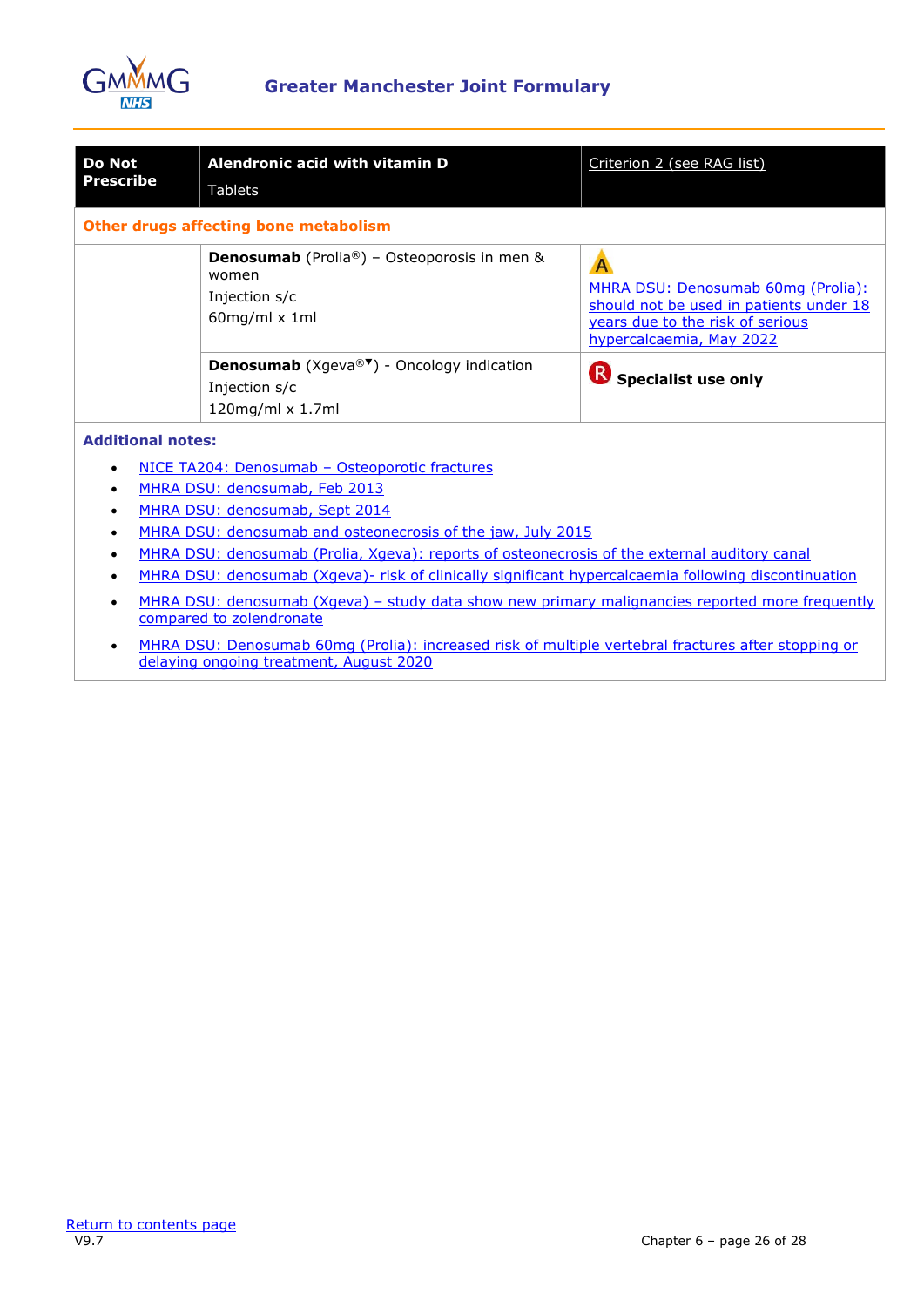

<span id="page-26-0"></span>

| <b>Chapter</b>                                                                                                  | 6                    | <b>Endocrine</b>                                  |                                              |  |
|-----------------------------------------------------------------------------------------------------------------|----------------------|---------------------------------------------------|----------------------------------------------|--|
|                                                                                                                 |                      |                                                   |                                              |  |
| <b>Section</b>                                                                                                  | 6.7.                 | <b>Other endocrine drugs</b>                      |                                              |  |
| <b>Subsection</b>                                                                                               | 6.7.1.               | <b>Bromocriptine and other dopaminergic drugs</b> |                                              |  |
| <b>First choice</b>                                                                                             | <b>Bromocriptine</b> |                                                   | See BNF chapter 4, section 4.9.1. for use in |  |
| <b>Tablets</b>                                                                                                  |                      |                                                   | Parkinson's disease                          |  |
|                                                                                                                 | 1mg, 2.5mg           |                                                   |                                              |  |
|                                                                                                                 | Cabergoline          |                                                   |                                              |  |
|                                                                                                                 | <b>Tablets</b>       |                                                   |                                              |  |
|                                                                                                                 | 500 micrograms       |                                                   |                                              |  |
| <b>Additional notes</b>                                                                                         |                      |                                                   |                                              |  |
| MHRA: Ergot derived dopamine agonists: risk of fibrotic reactions in chronic endocrine uses (2014)<br>$\bullet$ |                      |                                                   |                                              |  |
| Culturalism                                                                                                     |                      | C 7.3. Buice officialize expediationalize         |                                              |  |

| <b>Subsection</b>            | 6.7.2<br><b>Drugs affecting gonadotrophins</b>                                                                                                                |                                                                                                                                                                                                                                                                              |
|------------------------------|---------------------------------------------------------------------------------------------------------------------------------------------------------------|------------------------------------------------------------------------------------------------------------------------------------------------------------------------------------------------------------------------------------------------------------------------------|
| <b>Gonadorelin analogues</b> |                                                                                                                                                               |                                                                                                                                                                                                                                                                              |
| <b>First choice</b>          | Goserelin<br>Intradermal implant<br>3.6mg (every 28 days)<br>10.8mg (3 monthly)                                                                               | A (for licensed indications) See section<br>8.3.4.2. - leuprolinor use in prostate cancer<br>and section 8.3.4.1, for use in breast cancer<br>(for long term, >6 months use, for<br>precocious puberty, testosterone castration in<br>sex offenders and all unlicensed uses) |
|                              | Leuprorelin<br>Prefilled dual chamber syringe (DCS)<br>3.75mg (monthly)<br>11.25mg (every 3 months)                                                           | A (for licensed indications) See section<br>8.3.4.2. - for use in prostate cancer<br>(for long term, >6 months use, for<br>precocious puberty, testosterone castration in<br>sex offenders and all unlicensed uses)                                                          |
| <b>Alternatives</b>          | <b>Buserelin</b><br>Nasal spray<br>150micrograms/metered spray<br>Injection (s/c)<br>1mg/ml<br><b>Nafarelin</b><br>Nasal spray<br>200micrograms/metered spray | (R)                                                                                                                                                                                                                                                                          |

- Goserelin and leuprorelin are included in this section for endometriosis only. Please refer to chapter 8 for other indications.
- Gonadorelin analogues are contraindicated for use longer than 6 months (do not repeat), where there is undiagnosed vaginal bleeding, in pregnancy and in breast-feeding.